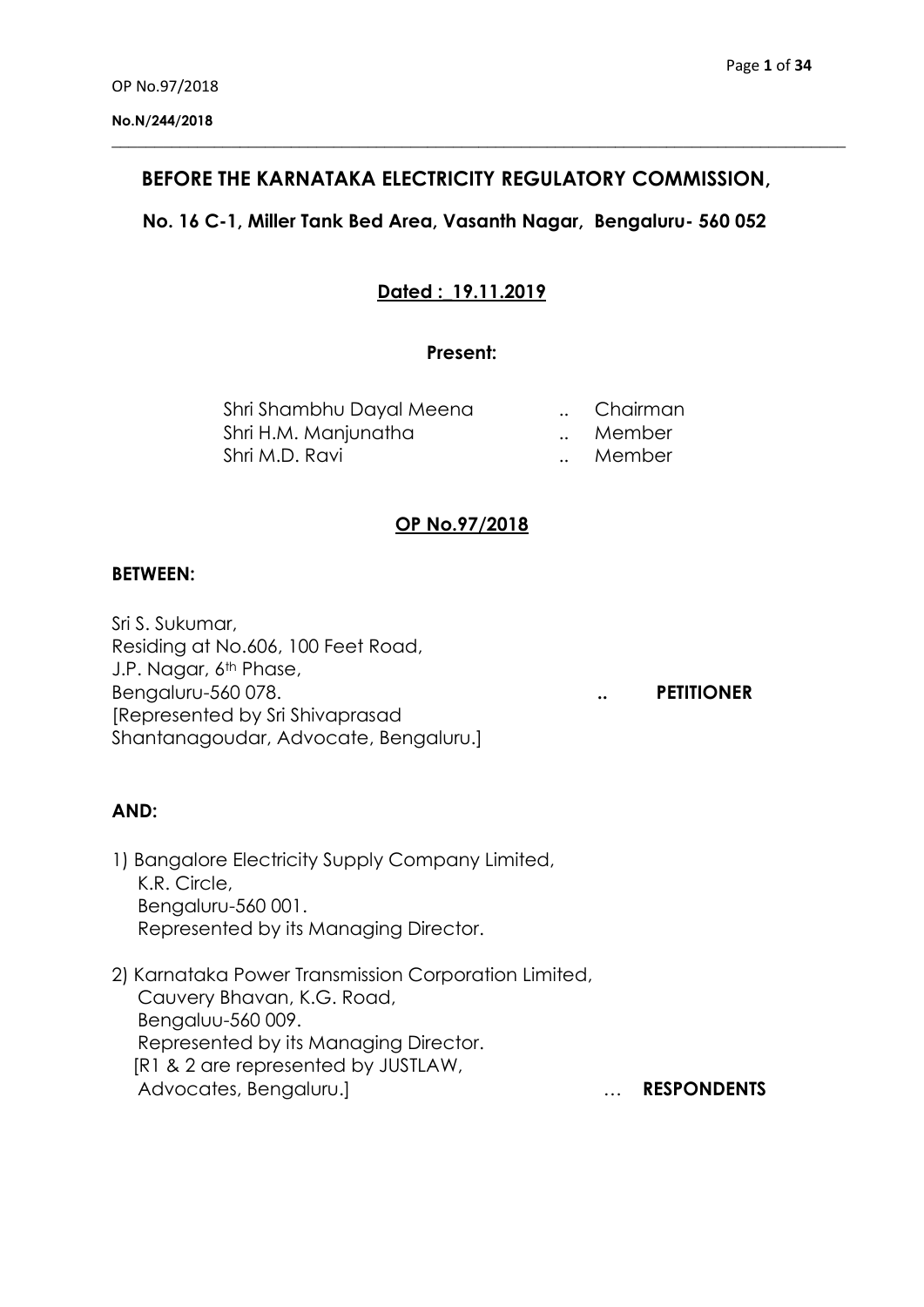### **O R D E R S**

**\_\_\_\_\_\_\_\_\_\_\_\_\_\_\_\_\_\_\_\_\_\_\_\_\_\_\_\_\_\_\_\_\_\_\_\_\_\_\_\_\_\_\_\_\_\_\_\_\_\_\_\_\_\_\_\_\_\_\_\_\_\_\_\_\_\_\_\_\_\_\_\_\_\_\_\_\_**

- 1) This Petition is filed under Section 86(1)(f) of the Electricity Act, 2003, praying:
	- a) To hold and declare that the Power Purchase Agreement (hereinafter called as PPA) dated 31.03.2018 (Annexure E) entered by BSECOM with the petitioner is valid and consequently to hold that the tariff rate as agreed under the said PPA is valid.
	- b) To restrain BESCOM from imposing any penalty/damages under the PPA.
	- c) To pass any such further orders as this Hon'ble Commission may deem fit and proper in the facts and circumstances of the case as stated above.
	- d) Alternatively, if the Commission holds that the present installation of the petitioner is against the existing KERC guidelines to direct the respondent to enter into fresh PPA with the petitioner at the tariff of Rs.6.14/unit as agreed under the PPA (Annexure E).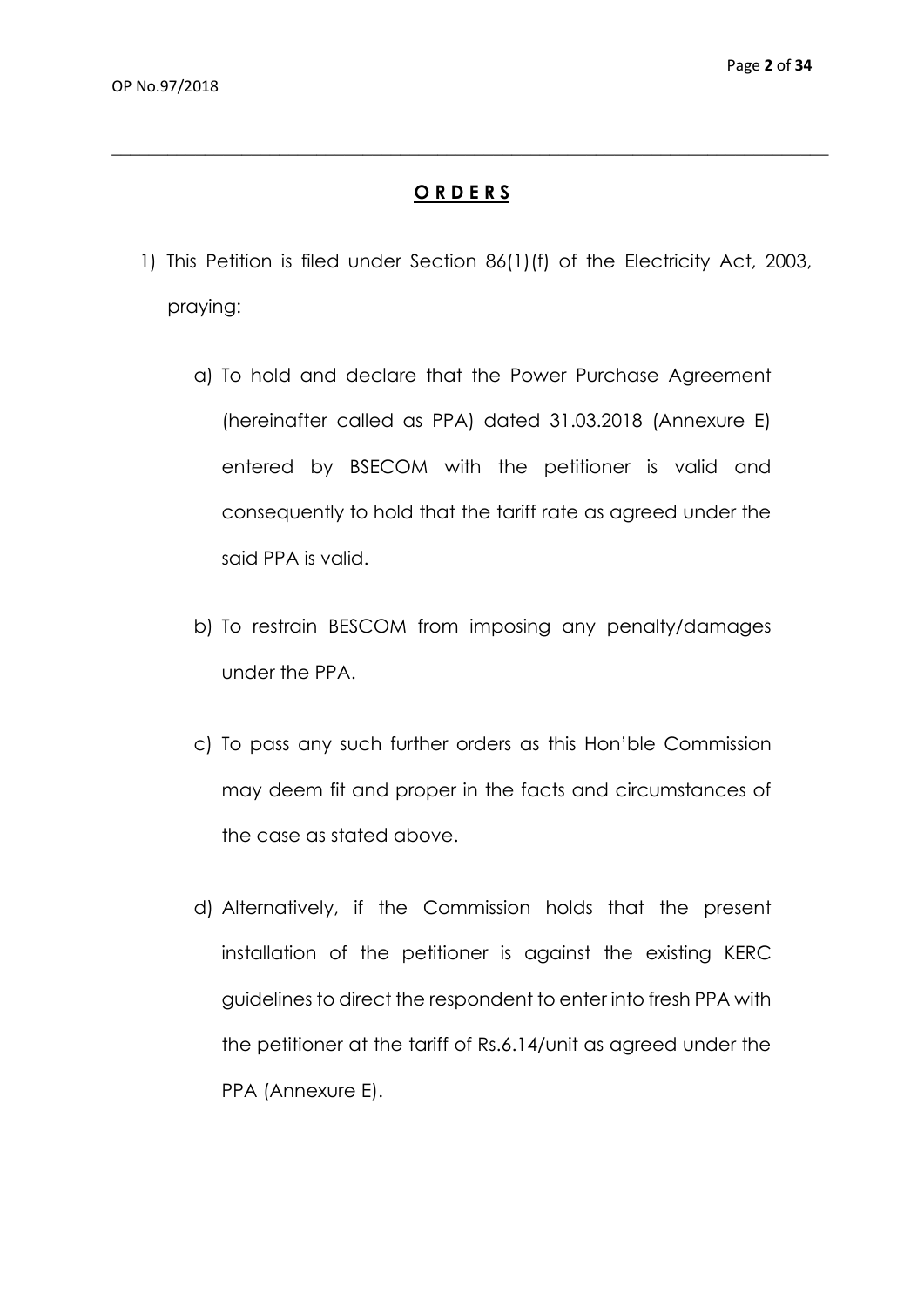2) The material facts of the petitioner's case may be stated as follows:

- a) The petitioner is a consumer of BESCOM and intends to connect and operate Solar Roof Top Photo Voltaic (SRTPV) system and intends to sell the energy generated from the SRTPV system to BESCOM.
- b) In order to harness the potential of Solar resources in the State, the State of Karnataka published Solar Policy vide GO No.EN 21 VSC 2014 date 22.05.2014 and the petitioner has installed SRTPV system in accordance with the said policy.
- c) The Assistant Executive Engineer, BESCOM issued a communication on 27.11.2017 (Annexure A) to the petitioner informing about the arrangement of High Tension Power Supply to an extent of 100 KVA under the Tariff HT 4.
- d) On 02.01.2018 Self Execution Work Agreement entered into between the petitioner and the Respondent No.1 (Annexure B). Subsequently on the request of the petitioner, the 1st Respondent reduced the HT Power supply from 100 KVA to 75 KVA on 25.01.2018.
- e) The petitioner filed an application on 21.03.2018 (Annexure C) to the1st Respondent for installation of 55 KW SRTPV System.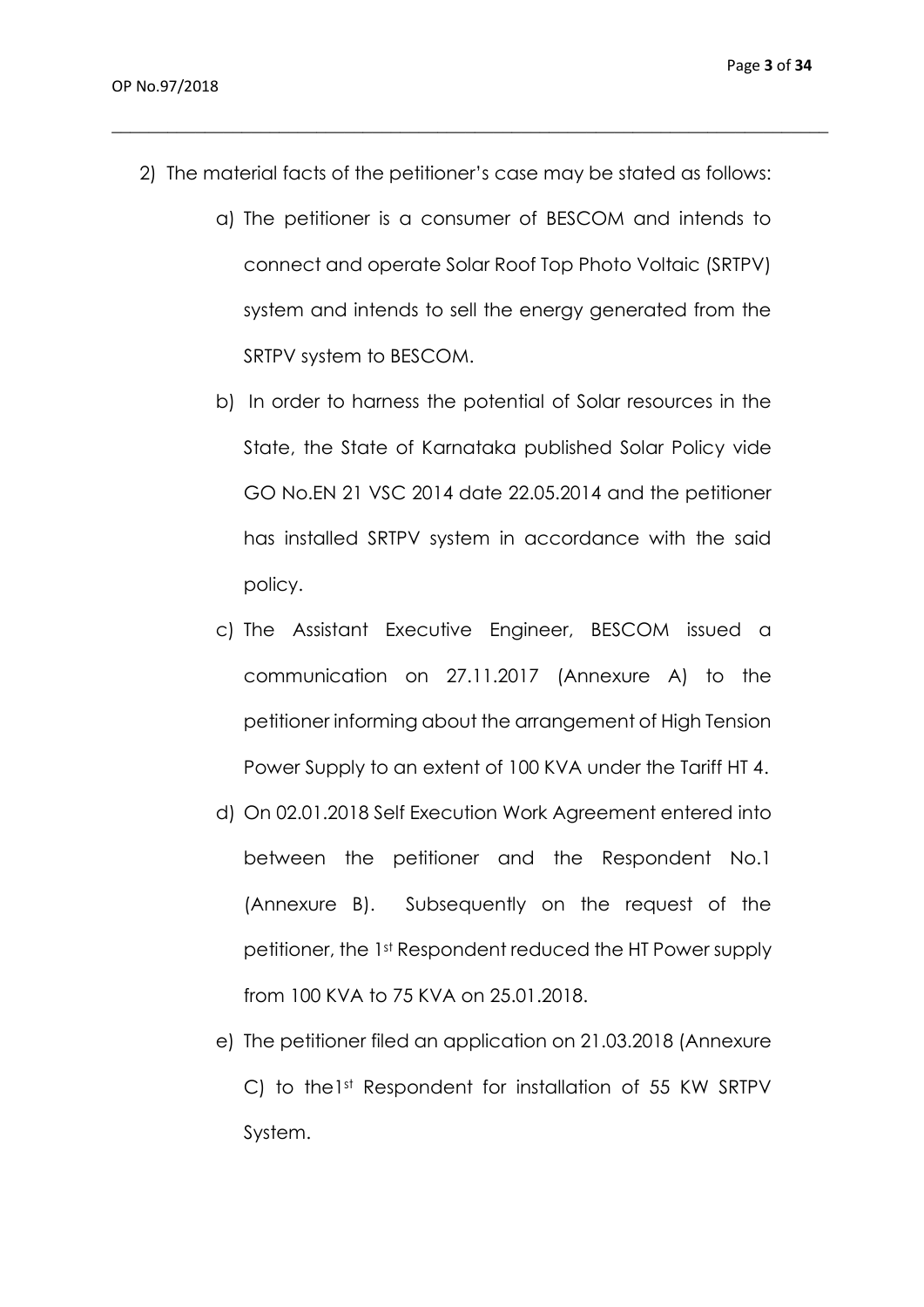f) The 1st Respondent after visiting the premises of the petitioner issued a Technical Feasibility Report (TFR) dated Nil (Annexure D) stating that the SRTPV installation undertaken by the petitioner is technically feasible.

- g) The 1st Respondent visited the site of the petitioner and on physical verification and on verification of documents, entered to PPA dated 31.03.2018 (Annexure E) with the petitioner.
- h) After the issuance of the TFR and signing of the PPA, the petitioner commenced and completed the installation of SRTPV on the green house structure on 22.04.2018, i.e., well within the period of 180 days as per KERC regulations.
- i) The 1st Respondent on 27.04.2018 issued a communication (Annexure F) stating that the construction of SRTPV plant on Greenhouse with steel structure is against the KERC guidelines.
- j) The 1st Respondent has issued a communication on 01.06.2018 (Annexure G) to the petitioner stating that the proposal is rejected as the SRTPV plant on Greenhouse with steel structure is against the KERC regulations.
- k) The petitioner states that the Commission has issued a clarification on 22.03.2016 (Annexure J) stating that the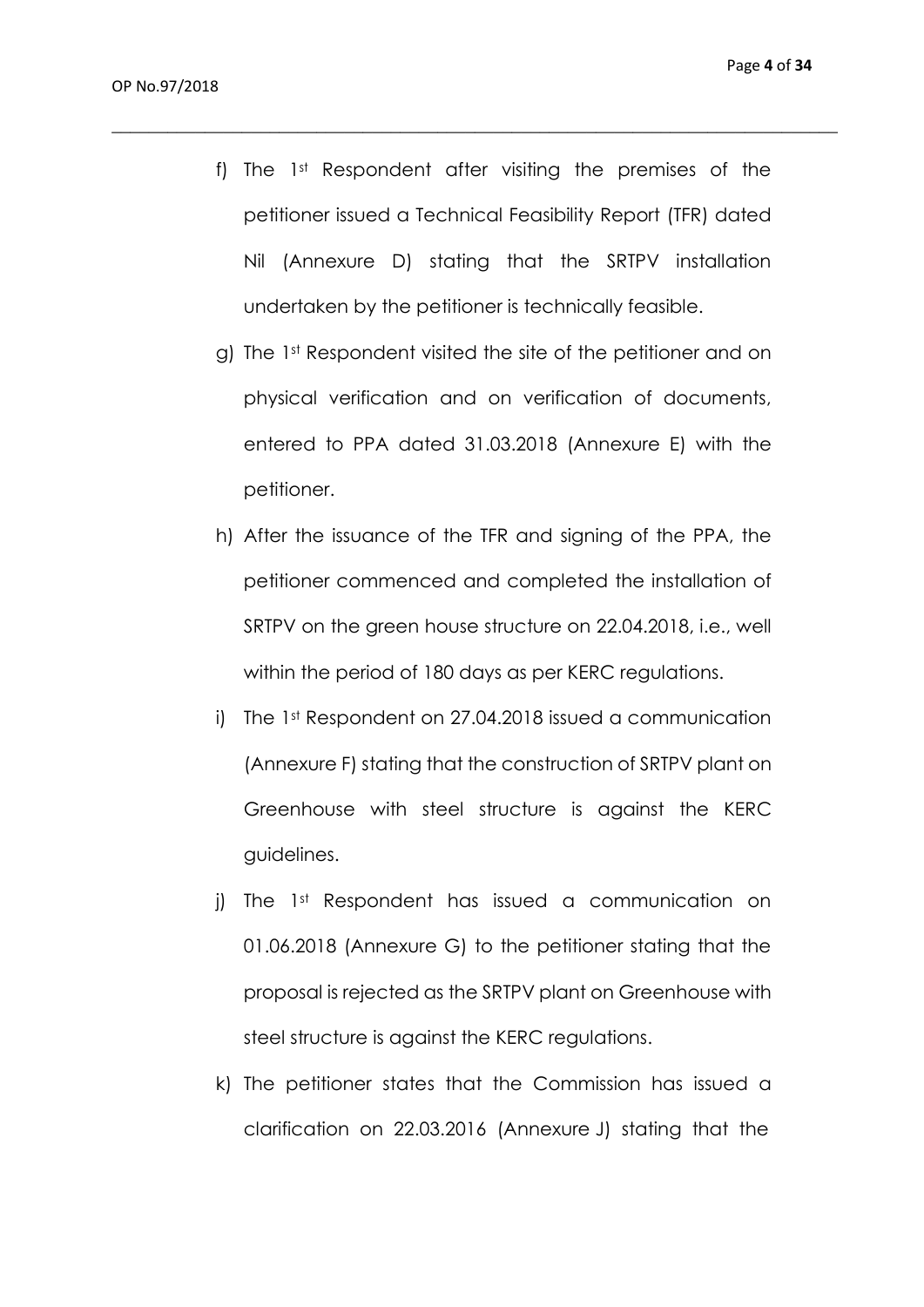Greenhouse plantations can be considered for installation

 $\_$  , and the set of the set of the set of the set of the set of the set of the set of the set of the set of the set of the set of the set of the set of the set of the set of the set of the set of the set of the set of th

of SRTPV plants subject to issuance of TFR.

l) Further, the petitioner states that he has already incurred

costs in setting up of the SRTPV plant as detailed below:

| Work Undertaken       | Costs Incurred (Rs.) |
|-----------------------|----------------------|
| 75 KVA Power sanction | 14,83,998            |
| and Transformer       |                      |
| Solar Structure       | 12,02,383            |
| 55 kWp Solar plant    | 44,34,500            |
| Total                 | 71,20,881            |

- m) The petitioner states that he has already spent more than Rs.71,00,000/- towards the SRTPV project, in view of the same, cancelling the PPA has caused severe financial loss to him.
- 3) The grounds urged by the petitioner are as follows:
	- a) The petitioner undertook the construction of the SRTPV on the Green house structure only after the issuance of Technical Feasibility Report and after the signing of the PPA. The BESCOM officials after the site visit have stated that the project is feasible and after being satisfied have entered into PPA with the petitioner.
	- b) The BESCOM officials ought to have informed the petitioner at the first instance, so as to enable the petitioner to make amends to the said installation to make the same in compliance with the KERC guidelines. The petitioner should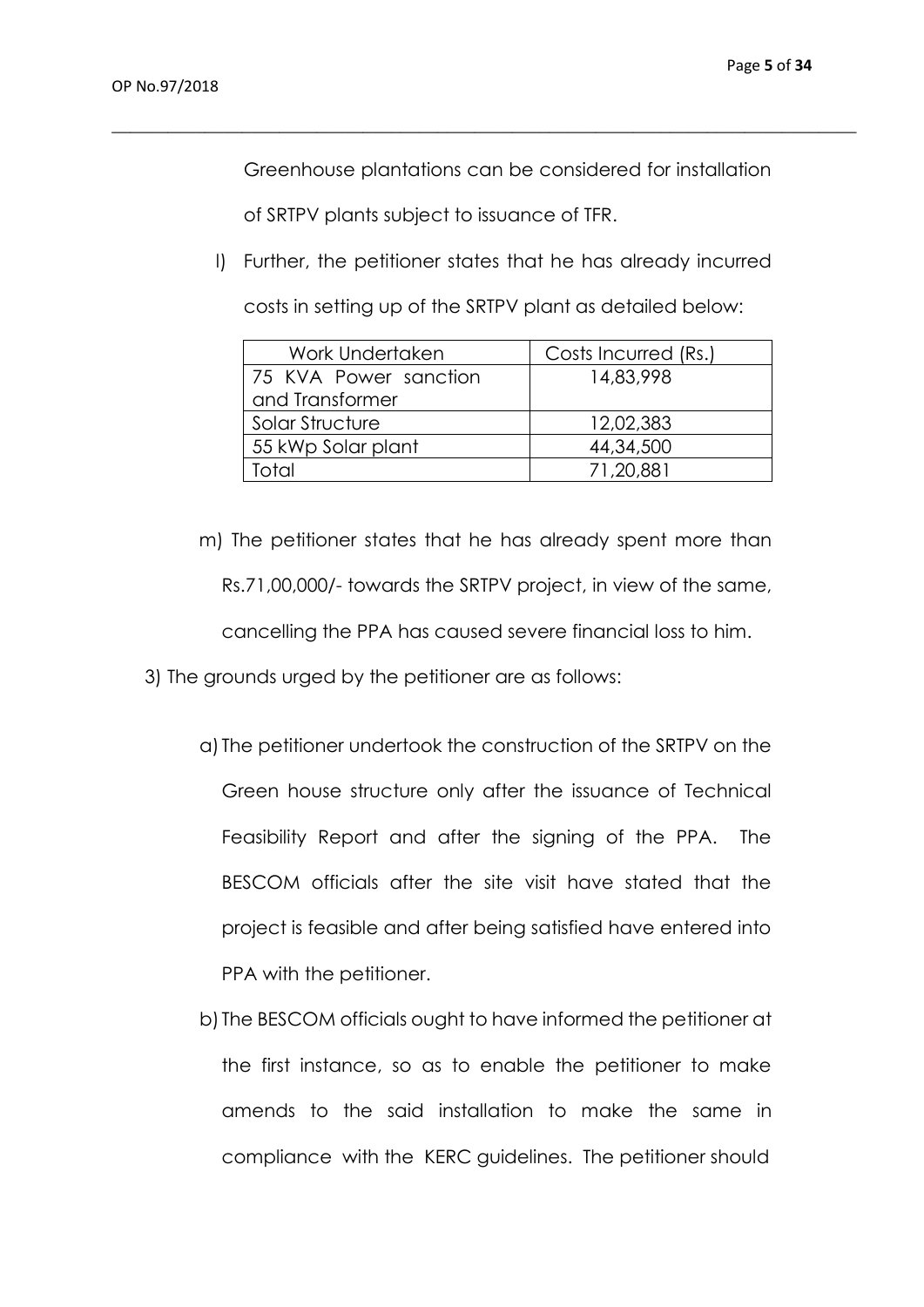not be made to suffer due to the ignorance of BESCOM. It is only after the permission granted by BESCOM, the installation of SRTPV was commenced. Therefore, the officials are estopped from cancelling the PPA. Further, the respondents have taken the clarification at a belated stage from this Commission i.e., after the signing of the PPA. The same cannot be made applicable retrospectively to affect the petitioner.

- c) On account of the above bona-fide reasons which are beyond the control of the petitioner, the petitioner could not achieve the scheduled commissioning of the SRTPV System.
- d) The respondents have not provided opportunity to the petitioner, thereby violated the principles of natural justice.
- e) Section 13 of the KERC (Implementation of SRTPV Power Plant) Regulation, 2016 provides for removing difficulties in implementing the Regulation and also relaxing of any condition in the regulation.
- f) Section 2 (15) of the said Regulation states that SRTPV means the Solar Photo Voltaic plant installed on the existing roof of the consumer's premises that uses sunlight for direct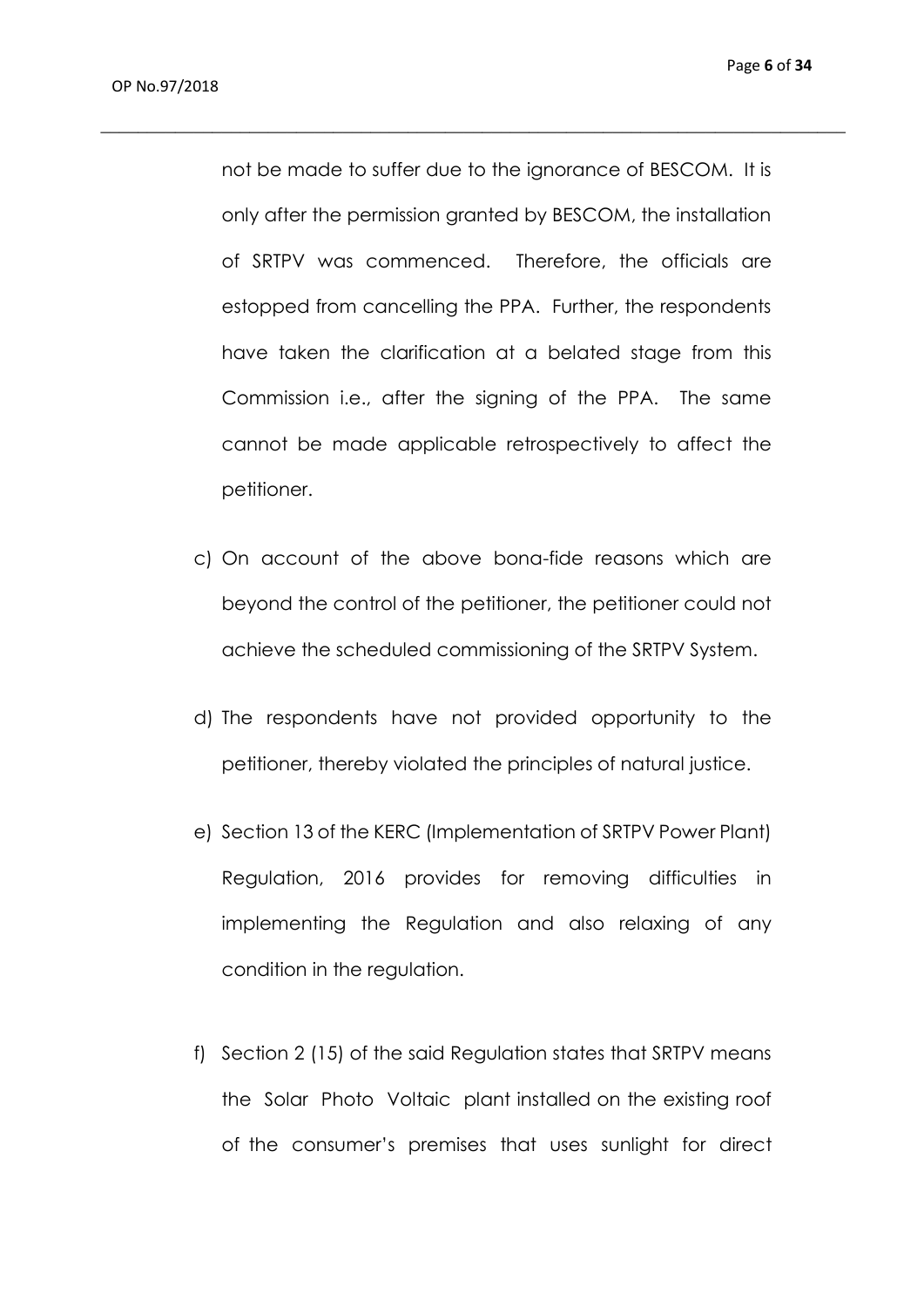conversion into electricity through Photo Voltaic technology with the solar panels of the SRTPV plant mandatorily mounted in the space available on the roof of any residential, commercial, institutional, industrial and other buildings which are constructed as per the building construction laws/norms and such other Solar Photo Voltaic plants as may be included by the Commission in its orders issued from time to time.

- g) The installation of SRTPV plant on Greenhouse can be considered for roof top installation, since PPA was signed after the technical feasibility report and after the respondents' satisfaction of the structural stability of the plant.
- 4) Accordingly, the petitioner has prayed for allowing the petition.
- 5) Upon notice, both the respondents appeared through their counsels. The 1st Respondent has filed the Statement of Objections. The gist of which may be stated as follows:
	- a)As per the SRTPV guidelines, the petitioner herein was required to commission the plant within 180 days from the date of execution of the PPA. Therefore, the petitioner herein was required to commission the plant on or before 30.08.2018.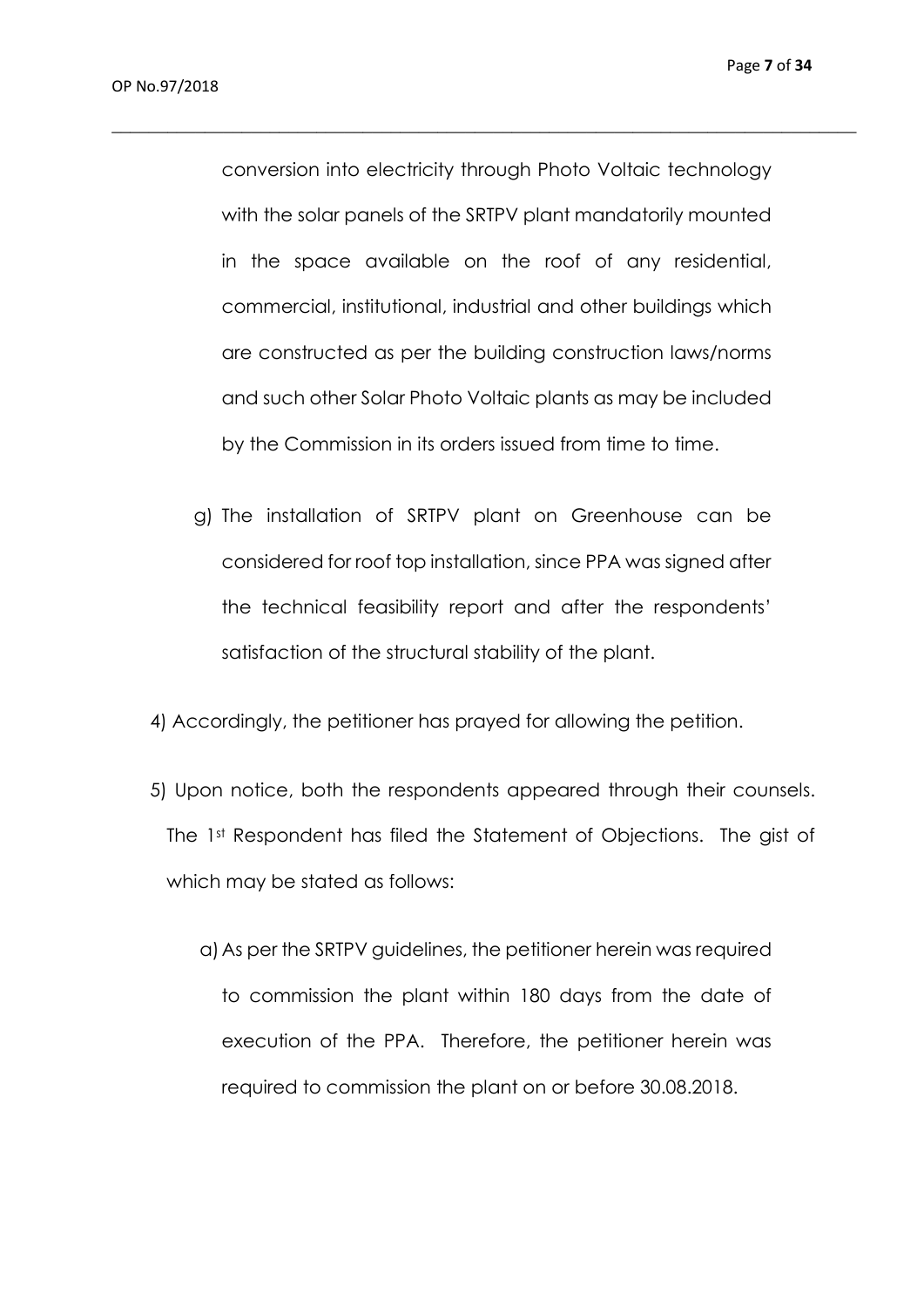b) On inspection by the 1<sup>st</sup> Respondent Company, it was discovered that the petitioner had installed the SRTPV plant on Greenhouse using steel structures. It is submitted that the Solar Policy, SRTPV Regulation and Guidelines envisage setting up of solar power plant on a permanent roof. However, the petitioner herein has installed the SRTPV plant on roof of Greenhouse built using temporary steel structures. Therefore, the Assistant Executive Engineer, Nelamangala vide letter dated 01.06.2018 has rejected the petitioner's proposal for installation of SRTPV plant. In this regard, the 1st Respondent vide letter dated 30.07.2018 sought clarification from this Commission as to whether the petitioner could be allowed to install the SRTPV plant on Greenhouse constructed with fabricated structures. Copy of the letter dated 31.07.2018 is produced at (Annexure R1). However, it can be seen that Annexure R-1 is the letter dated 31.03.2018 addressed to the GM (DSM), BESCOM from EE, BESCOM, Nelamangala. The Commission vide letter dated 05.09.2018 (Annexure R-2) clarified that SRTPV plant cannot be installed on roof of Greenhouse and directed the Respondent to terminate the petitioner's PPA.

 $\_$  , and the set of the set of the set of the set of the set of the set of the set of the set of the set of the set of the set of the set of the set of the set of the set of the set of the set of the set of the set of th

c) On 19.09.2018 (Annexure R3), the petitioner's PPA was terminated by the respondent.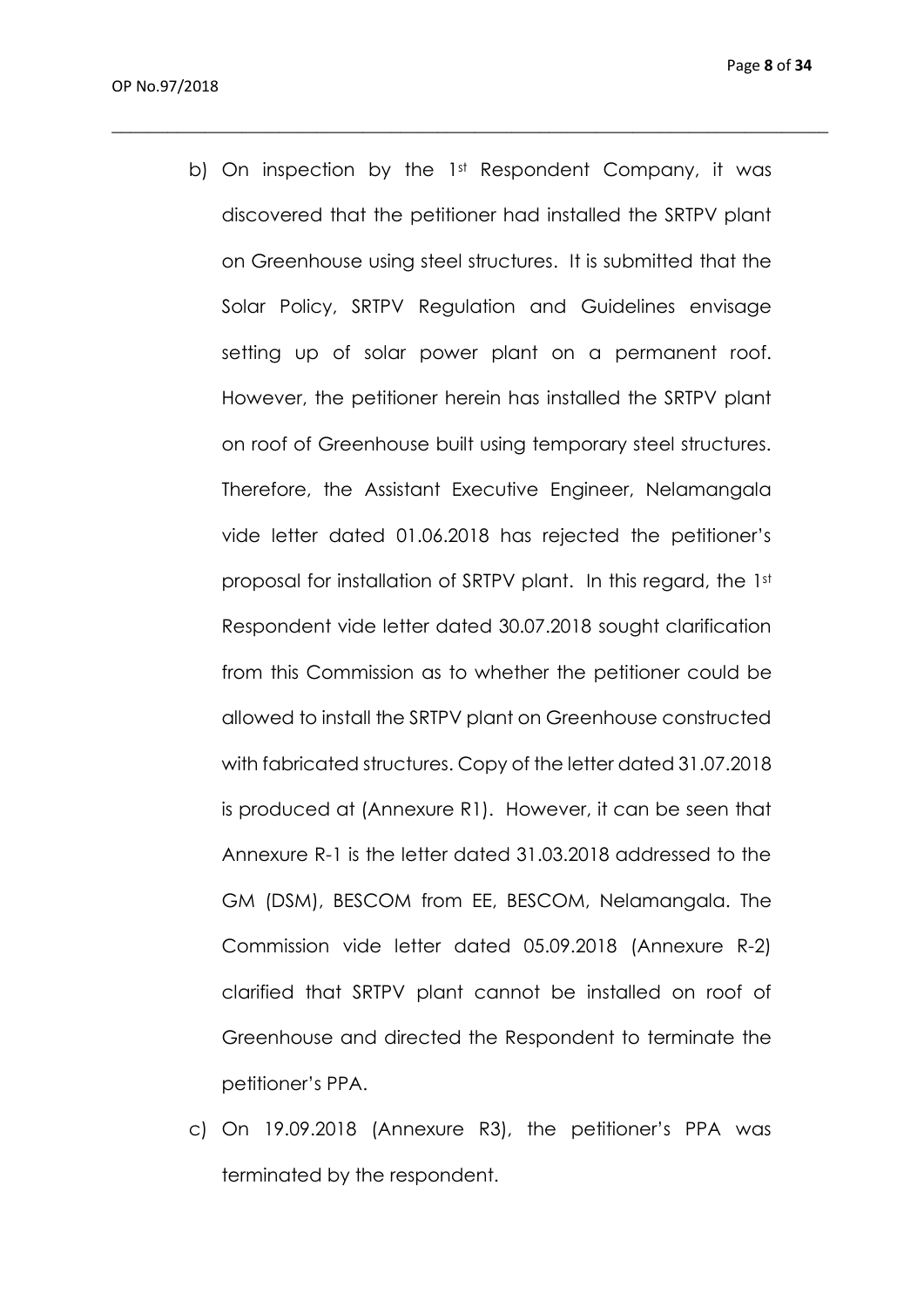d) As per Article 1.6 of the PPA executed between BESCOM and Respondent *"SRTPV system shall be designed, engineered and constructed and operated by the seller or on his behalf with reasonable diligence subject to all applicable Indian laws, rules, Regulations as amended from time to time and order having the force of Law".*

- e) As per the Solar Policy 2014-21, SRTPV plants are required to be mandatorily mounted in space available on the roof of any residential, commercial, institutional, industrial and other building constructed as per building construction norms and that Solar PV panels installed on the ground or ground mounted structures using steel/iron/wooden/concrete support will not be considered as SRTPV plants. The GoK has also clarified this aspect vide its letter dated 17.08.2016.
- f) On inspection of the petitioner's premises, it came to the light of the officers of the respondent company that the petitioner's installation is not in accordance with the standards stipulated in the aforesaid clarification dated 17.08.2016. The petitioner has installed SRTPV plant on roof of Greenhouse built using temporary steel structures. The petitioner had put up his SRTPV plant in direct contravention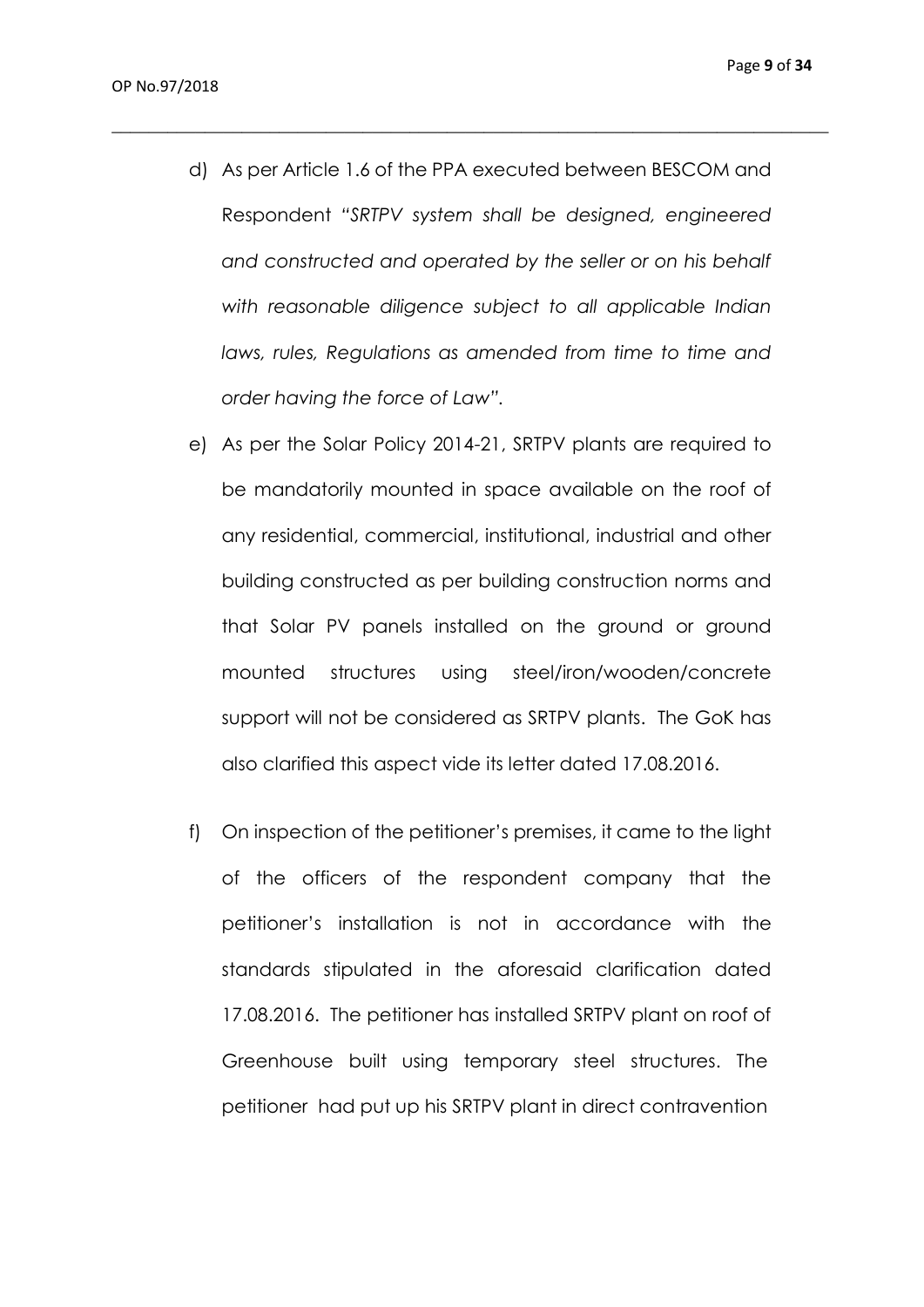of aforesaid notification and hence, illegal. The inspection report along with photo is produced (Annexure R4).

- g) The petitioner's installation does not conform with the SRTPV norms and conditions enumerated by the GoK in its letter dated 17.08.2016 and specifically Article 1.1 and 16 of the PPA, which specifically require that all standards and conditions are complied with in accordance with the applicable rules/regulations/law in force.
- h) The timeframe ordinarily approved by this Commission for SRTPV project is 180 days from the date of signing of PPA. Even, as per guidelines of the respondent which are produced (Annexure R5) and Article 1.6 of the PPA, the time prescribed for commissioning of SRTPV plant is 180 days i.e., 6 months. The said Policy of the respondent is in public domain and is available and known to all. In spite of the petitioner having knowledge about the same, the petitioner herein has failed to commission the plant within the stipulated timeframe.
- i) The petitioner herein has installed the plant in violation of SRTPV norms. Therefore, the respondent herein has rightly terminated the petitioner's PPA.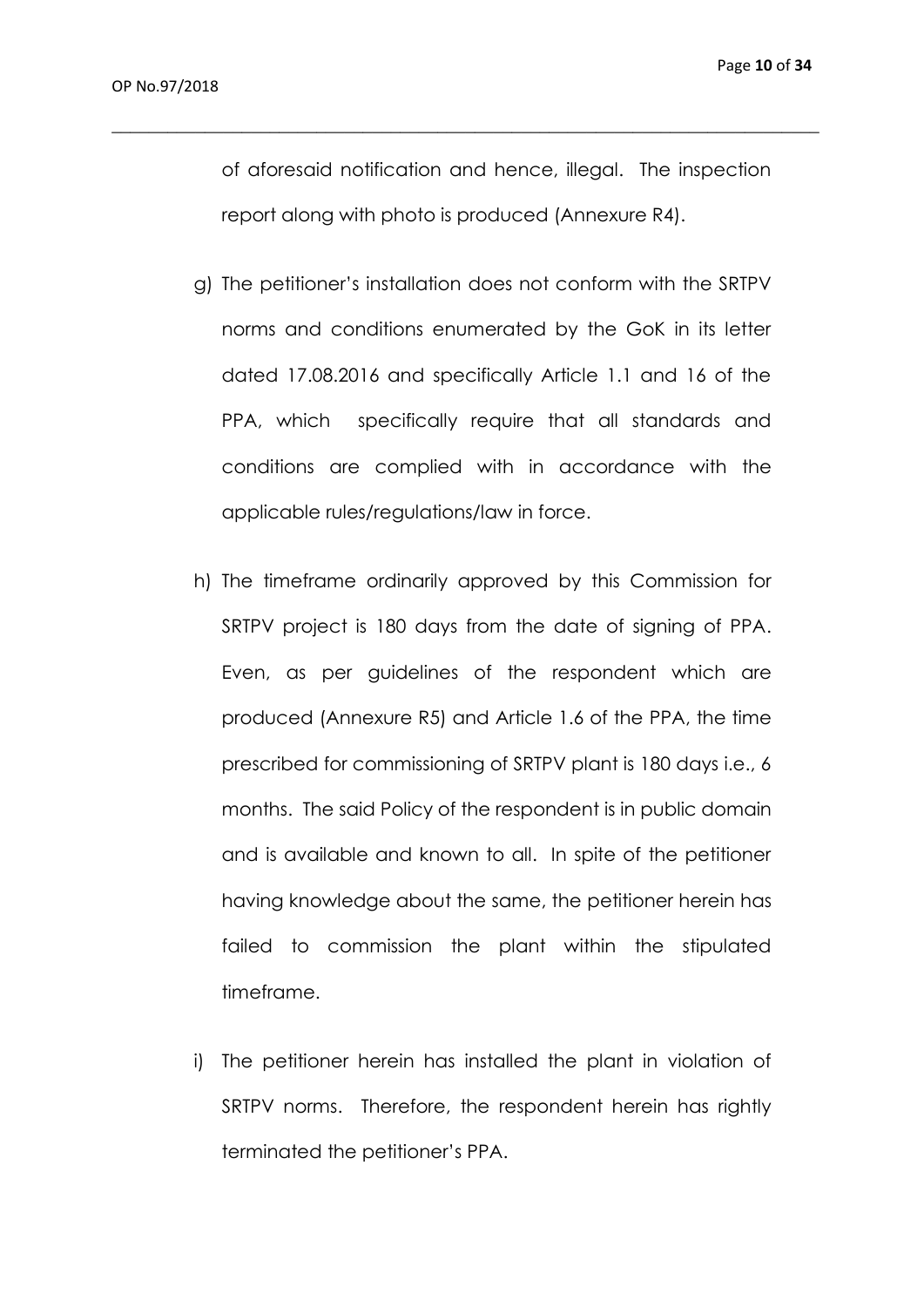j) The averment that the communication of the BESCOM vide Annexure F and G is in violation of earlier permission granted by the BESCOM is untenable and denied. Averment that the BESCOM ought to have informed the petitioner beforehand that his installation would be in violation of the existing guidelines is untenable and denied. It is submitted that the petitioner was required to install the SRTPV plant as per the SRTPV guidelines, policy and regulation and same are in public domain. It is submitted that the petitioner cannot feign ignorance to SRTPV guidelines, policy and regulation which require the petitioner to install SRTPV plant on permanent roof structures.

- k) The petitioner has installed the SRTPV plant in violation of the SRTPV norms. Therefore, the petitioner is not entitled for any exemption or relief under Rule 2 (15) of the Regulations.
- l) All other averments are denied by the 1st Respondent. The 1st Respondent has prayed to dismiss the present petition.
- 6) The petitioner has filed Rejoinder to the Statement of Objections filed by the 1st Respondent, the gist of which may be as follows: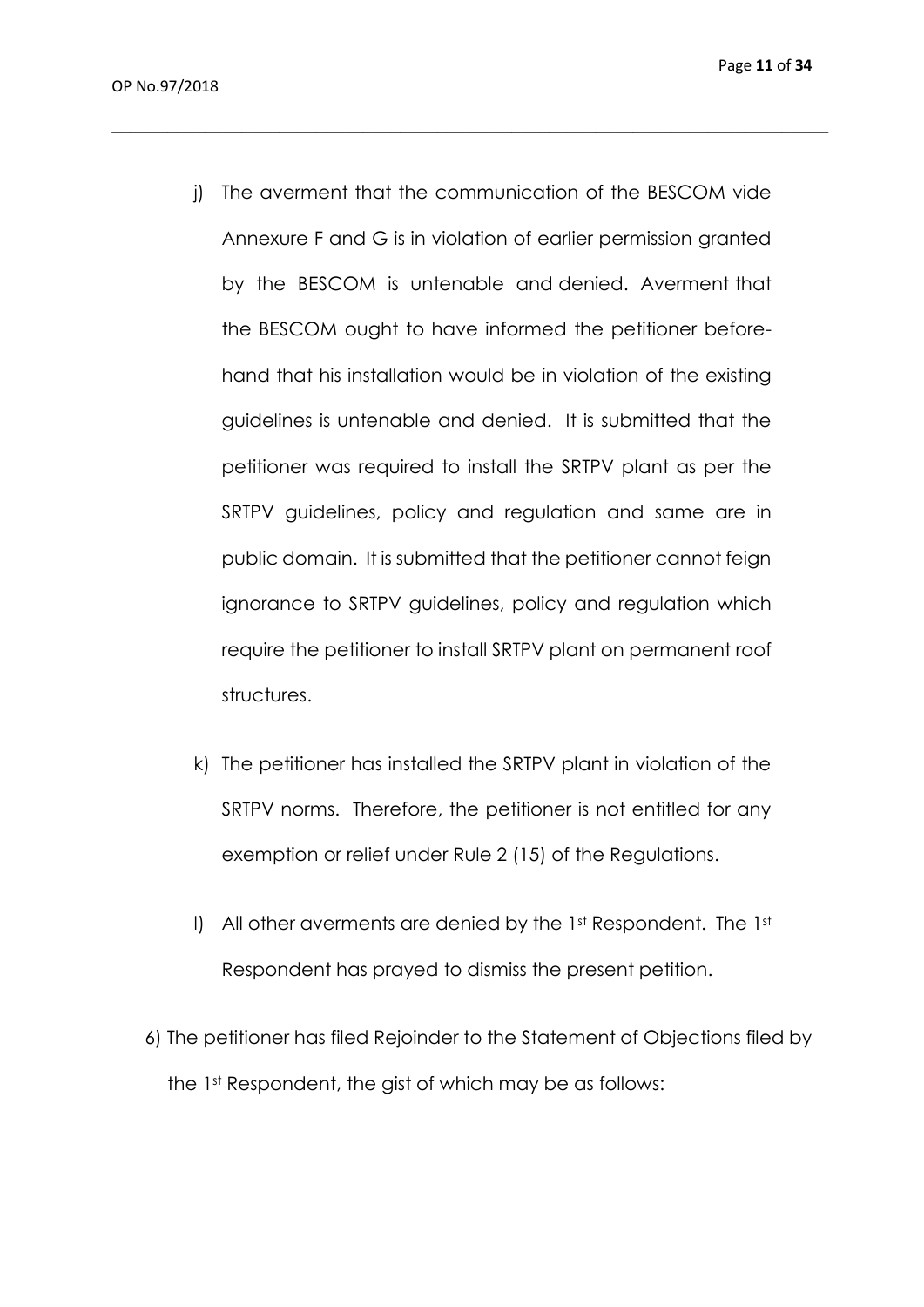a) As per the preamble to KERC (Implementation of SRTPV Plants) Regulations, 2016, the said Regulations have been framed to promote co-generation and generation of electricity from renewable sources of energy by providing suitable measures for connectivity with the grid and sale of electricity. Regulation 2 (k) of the said Regulations, prescribing the installation of SRTPV on the rooftop is only for the purpose of capturing the solar energy by the photovoltaic system and it does not prescribe the method of net metering or promoting solar power generation. Even under the said Regulation 2 (k) the Commission is empowered to include such other solar photovoltaic plants in its orders issued from time to time.

\_\_\_\_\_\_\_\_\_\_\_\_\_\_\_\_\_\_\_\_\_\_\_\_\_\_\_\_\_\_\_\_\_\_\_\_\_\_\_\_\_\_\_\_\_\_\_\_\_\_\_\_\_\_\_\_\_\_\_\_\_\_\_\_\_\_\_\_\_\_\_\_\_\_\_\_\_\_\_\_

b) It is contended by the 1st Respondent that the petitioner has installed the SRTPV plant on roof of Greenhouse built using temporary steel structures and that the petitioner has put up his SRTPV plant in direct contravention of notification dated 17.08.2016 and that as per the inspection report dated 24.05.2018 (Annexure R4) it was noticed that the petitioner erected solar panel on Greenhouse structure in spite of the availability of a building with built up area of around 1,200 sq. ft. However, even after inspecting the site and noticing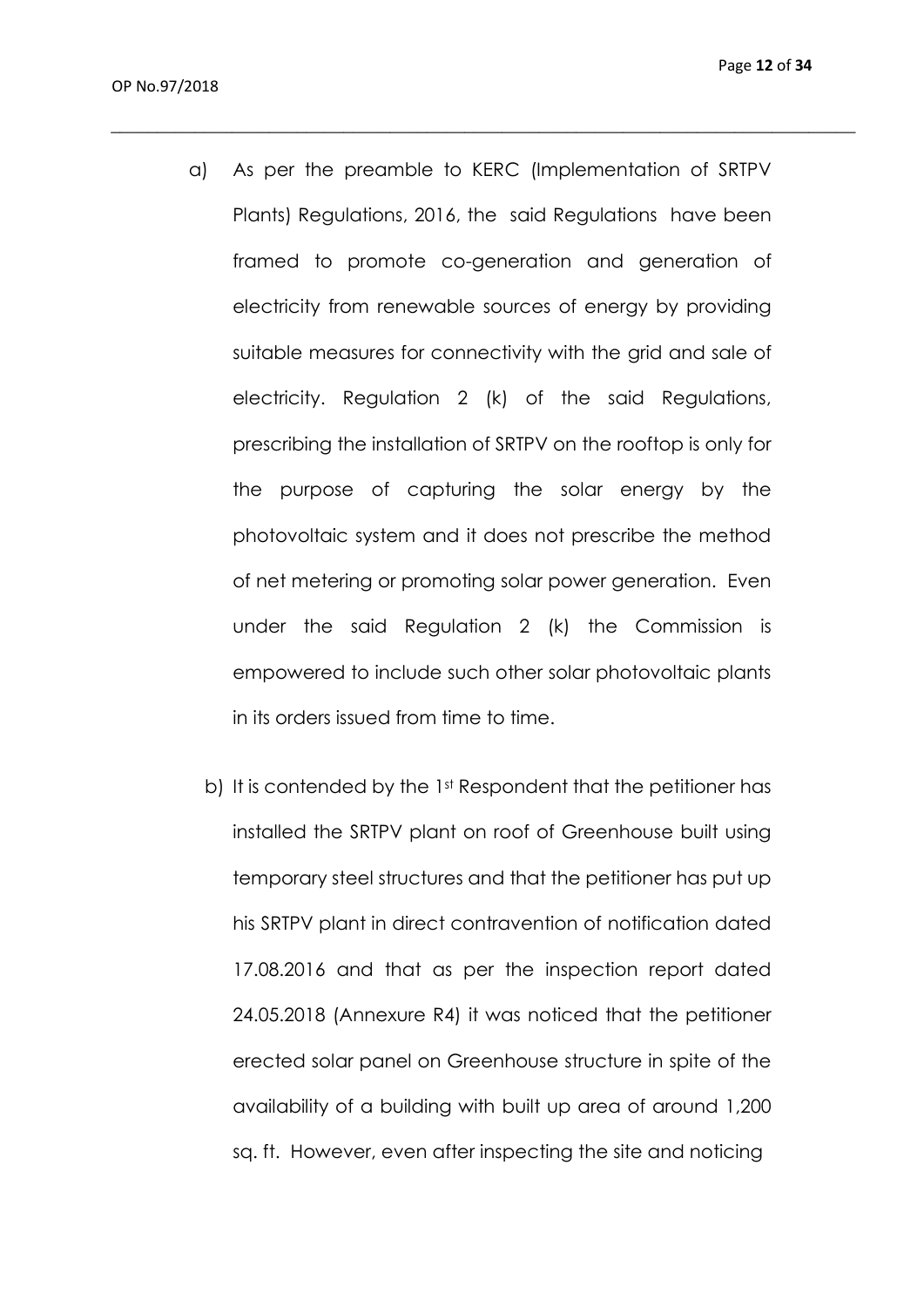the concrete building on 24.05.2018, the 1st Respondent did not instruct the petitioner at any time to install the SRTPV plant on the roof of the concrete house, when actually four months' time was still available to the petitioner for such installation as per the timeframe of six months under the PPA dated 31.03.2018. However, it can be seen that inspection report Annexure R-4 is dated 24.05.2019 but not dated 24.05.2018 as stated in rejoinder.

- c) The 1st Respondent instead of giving proper guidance to the petitioner, has rejected the proposal of the petitioner for installation of SRTPV plant on 27.04.2018 and communicated to the petitioner on 01.06.2018 within one week from his inspection report dated 24.05.2018.
- d) After issuance of TFR and after signing of the PPA, the petitioner commenced and completed the installation of the SRTPV on the Greenhouse structure on 22.05.2018 well within the 180 days period as per the KERC Regulations and PPA.
- e) Installation of SRTPV plant on Greenhouse can be considered for rooftop installation, as per the clarification issued by the Commission on 22.03.2016, since the PPA was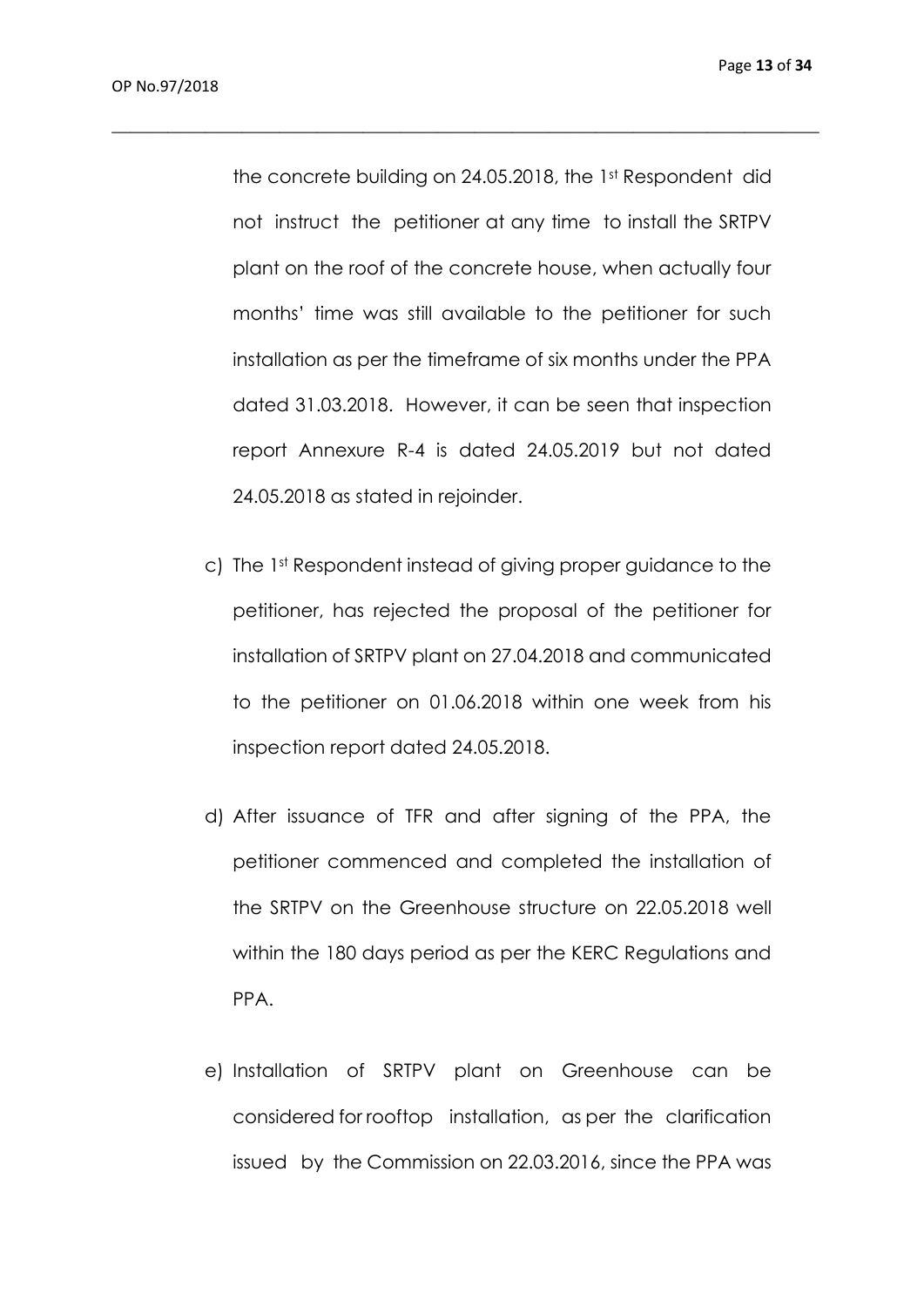signed after the TFR and after the 1st Respondent was satisfied about the structural stability of the plant.

- f) The petitioner has prayed to pass an order under Regulation 13 of the KERC (Implementation of SRTPV Plants) Regulations, 2016 to remove difficulties in implementing the Regulation or for relaxing any condition in the regulation, as deemed appropriate in the present petition.
- 7) We have heard the learned counsel for the parties.
	- a) The learned counsel for the petitioner mainly submitted that the officials of the respondent allowed him to install the SRTPV system on his Greenhouse and that on such representation, the petitioner had spent more than Rs.70 lakhs for installation of SRTPV system. Further, he submitted that after completion of the installation work the respondent by letter dated 27.04.2018 (Annexure F) intimated that the SRTPV system was not allowed of Greenhouse and rejected the claim of the petitioner for installation of SRTPV system on the Greenhouse. Therefore, he submitted that the respondent is estopped from contending that a SRTPV system cannot be allowed on the rooftop of a Greenhouse. He also submitted that the PPA was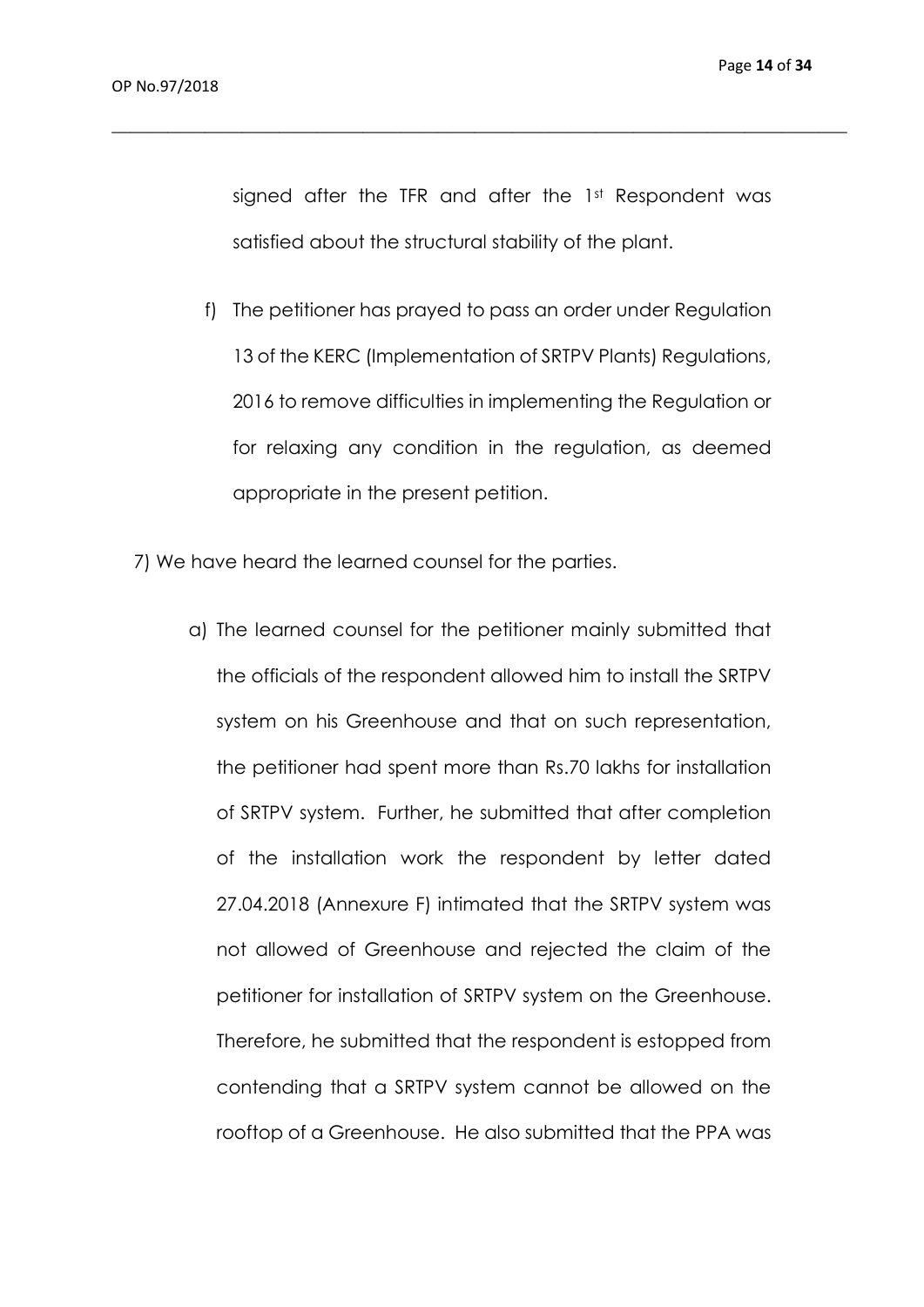terminated in violation of the principles of natural justice and the respondent is bound to synchronize the SRTPV system with the Grid.

 $\_$  , and the set of the set of the set of the set of the set of the set of the set of the set of the set of the set of the set of the set of the set of the set of the set of the set of the set of the set of the set of th

b) The learned counsel for the respondent submitted that the SRTPV system could be allowed to be installed only on the roof of the permanent structure but not on the structure like Greenhouse. Further, he submitted that allowing of SRTPV system on the roof of a Greenhouse would be contrary to the Solar Policy as well as The KERC (Implementation of Solar Roof Top Photo-Voltaic Power Plants) Regulations, 2016 (hereinafter called as Regulations, 2016). Therefore, he submitted that the principle of estoppel does not apply and the petitioner cannot be allowed to synchronise the SRTPV system installed on the roof of the Greenhouse with the Grid.

8) From the rival contentions, the following points arise for our consideration:

i) Issue No.1: Whether SRTPV system could be allowed to be installed on the roof of the Greenhouse.

ii) Issue No.2: Whether the petitioner can be allowed to synchronize the SRTPV system installed on the roof of his Greenhouse with the Grid? If so, what should be the terms and conditions for synchronization of the SRTPV system with the Grid.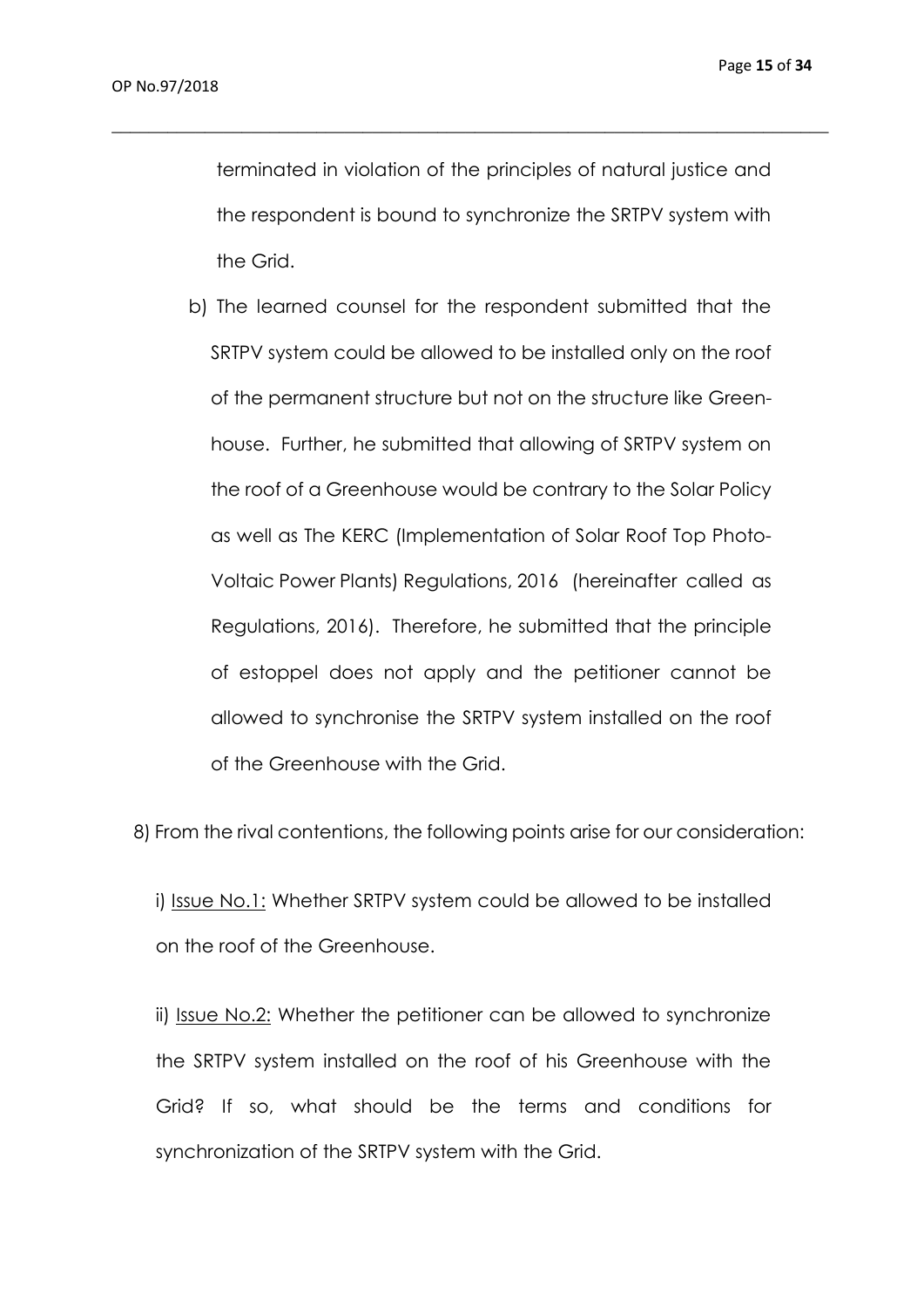- iii) Issue No.3: What Order?
- 9) After considering the submissions by the parties and the pleadings and documents produced by them our findings of the above issues are as follows for the following reasons:

 $\_$  , and the set of the set of the set of the set of the set of the set of the set of the set of the set of the set of the set of the set of the set of the set of the set of the set of the set of the set of the set of th

- 10) Issue No.1: Whether SRTPV system could be allowed to be installed on the roof of the Greenhouse.
	- a) Regulation 2 (1) (k) of the KERC (Implementation of SRTPV Power Plant) Regulations, 2016 defines Solar Roof Top Photo-Voltaic Power Plant as follows:

*" Solar Rooftop Photovoltaic Power Plant" (SRTPV Plant) means the solar photovoltaic plant installed on the existing roof of the consumer's premises that uses sunlight for direct conversion into electricity through photovoltaic technology with the solar panels of SRTPV Plant mandatorily mounted in the space available on the roof of any residential, commercial institutional, industrial and other buildings which are constructed as per the building construction laws/ norms and such other Solar Photovoltaic plants as may be included by the Commission in its Orders issued from time to time."*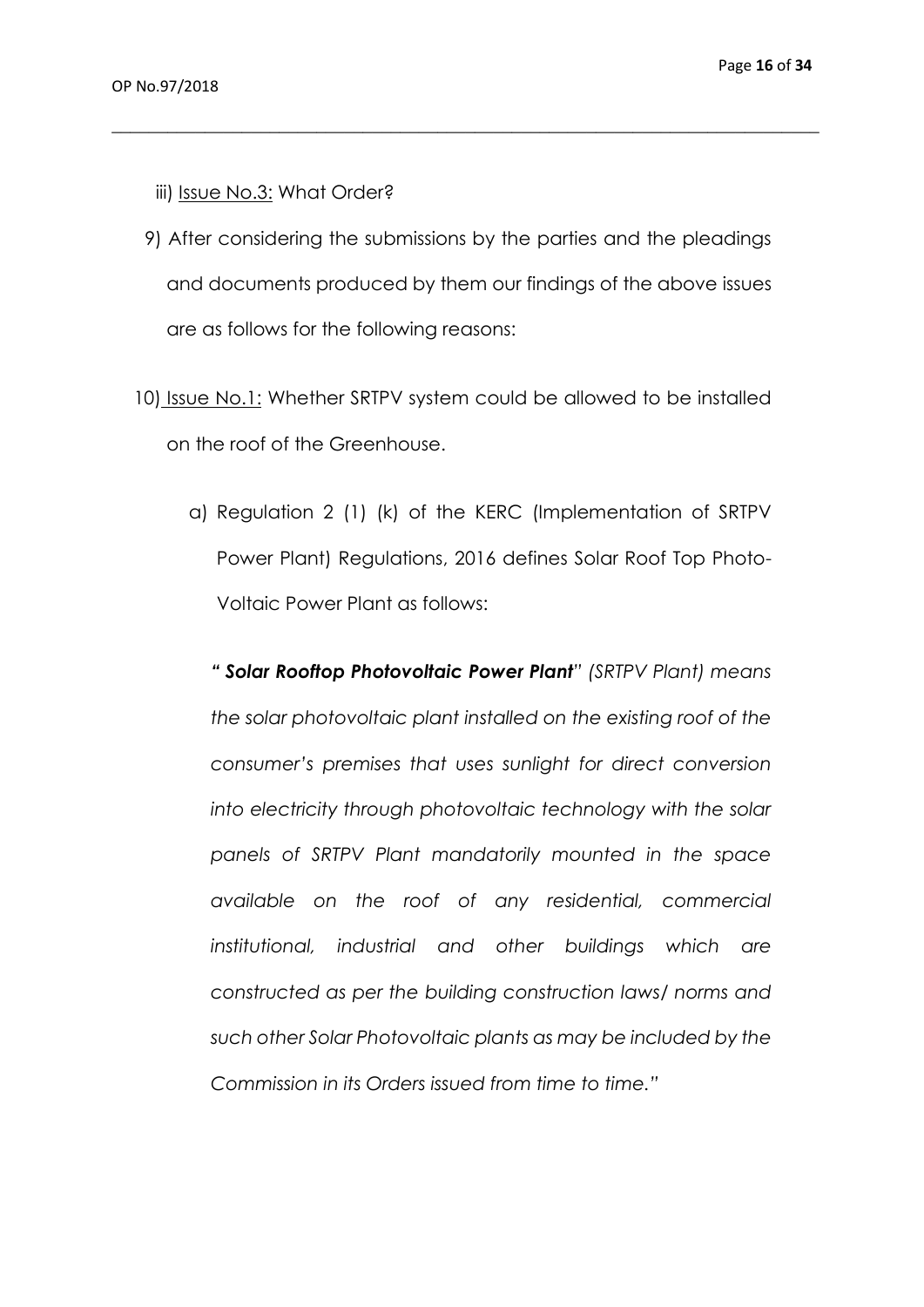b) The respondent contended that as per Solar Policy 2014-21, the SRTPV system is required to be mandatorily mounted in place available on the roof of non-residential, commercial, institutional, industrial and other building constructed as per building construction norms and further that the SRTPV system installed on the ground or ground mounted structures using steel/iron/ wooden/concrete support will not be considered as SRTPV system and to this effect the GoK has clarified this aspect vide letter dated 17.08.2016. This fact is not denied by the petitioner.

 $\_$  , and the set of the set of the set of the set of the set of the set of the set of the set of the set of the set of the set of the set of the set of the set of the set of the set of the set of the set of the set of th

c) The officials of the respondent had visited the spot on 23.03.2019 as per the direction of the General Manager (DSCM), BESCOM, Corporate Office, Bengalulru. The result of the spot inspection was intimated to the General Manager (DSM) vide letter dated 24.05.2019 (Annexure R-4). The said report discloses that the power sanction of 75 KVA was given to the Greenhouse structure and also a building erected measuring about 1,200 sq. ft. situated in Survey Nos 176, 177 and 109/1 of Alur village, Opposite to KSCA Stadium, Madanayakanahalli O&M Unit, Nelamangala Sub-Division. It also discloses that the Green- house structure is constructed with fabricated steel structures and it is not a permanent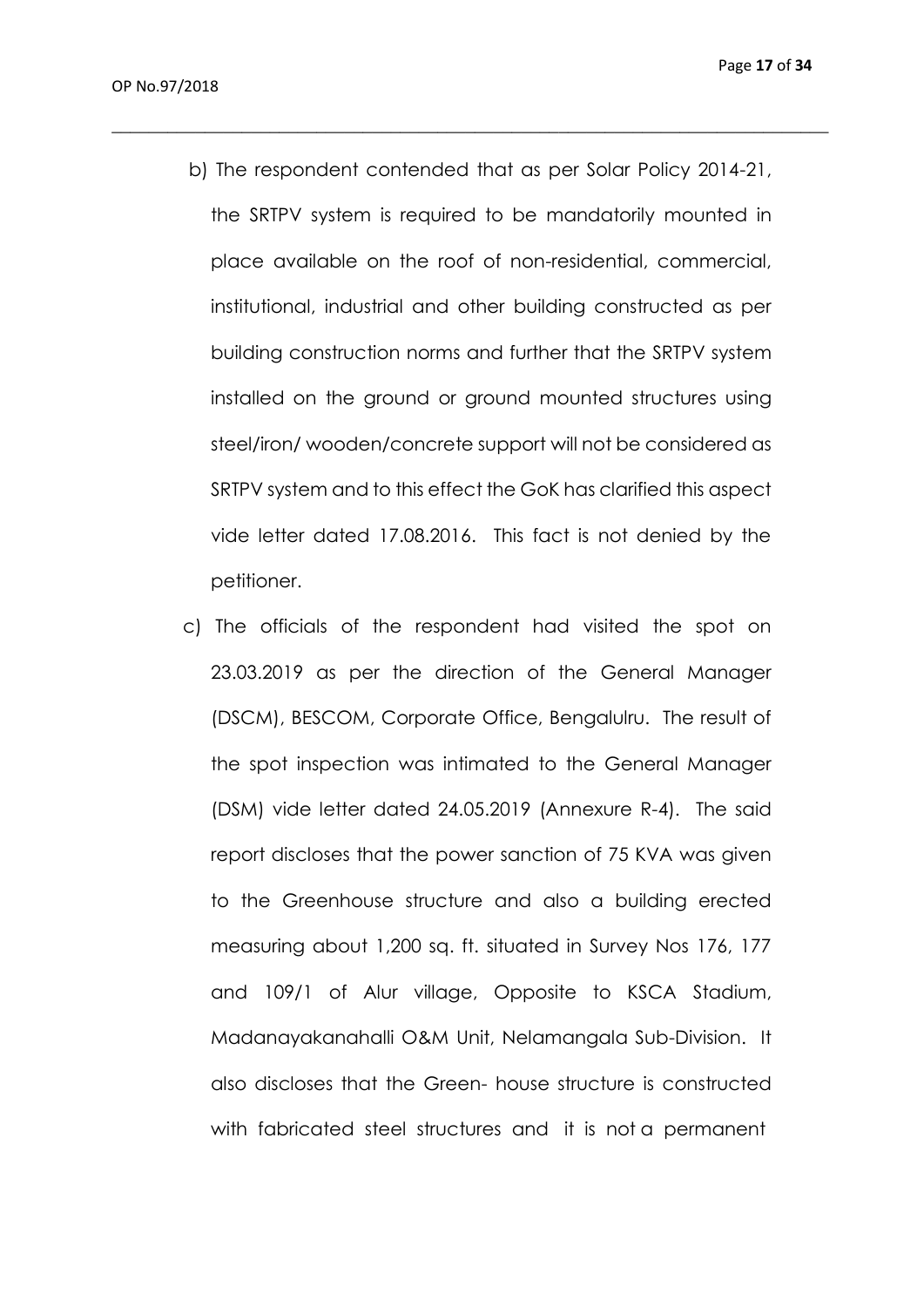structure. It also discloses that the RR No. assigned for power connection is RNHT-472 with a sanction load of 75 KVA. It is stated that the petitioner has already installed the solar panels on the roof of the Greenhouse structure. The photo of the Greenhouse where SRTPV system is installed and as well as photo of the roof top of the building built on an area of 1,200 sq. ft. are produced along with Annexure R-4. The petitioner has also produced photos of the Greenhouse structure and the installation of the SRTPV on the roof of the Greenhouse vide Memo dated 13.12.2018.

- d) This Commission has also issued a clarification dated 05.09.2018 stating that Commission's clarification dated 22.03.2016 in respect of SRTPV installation on Greenhouse is no longer effective subsequent to the issue of Regulations, 2016 which came into force with effect from 15.12.2016. This Commission had earlier issued clarification dated 22.03.2016 (Annexure J) stating that the Greenhouse having green cloth roofs could be considered for installation of SRTPV systems subject to TFR issued by the Field Officer.
- e) The photo of the Greenhouse structure produced by the petitioner clearly shows that the Greenhouse was erected with steel poles and with fabricated steel structures. Therefore, it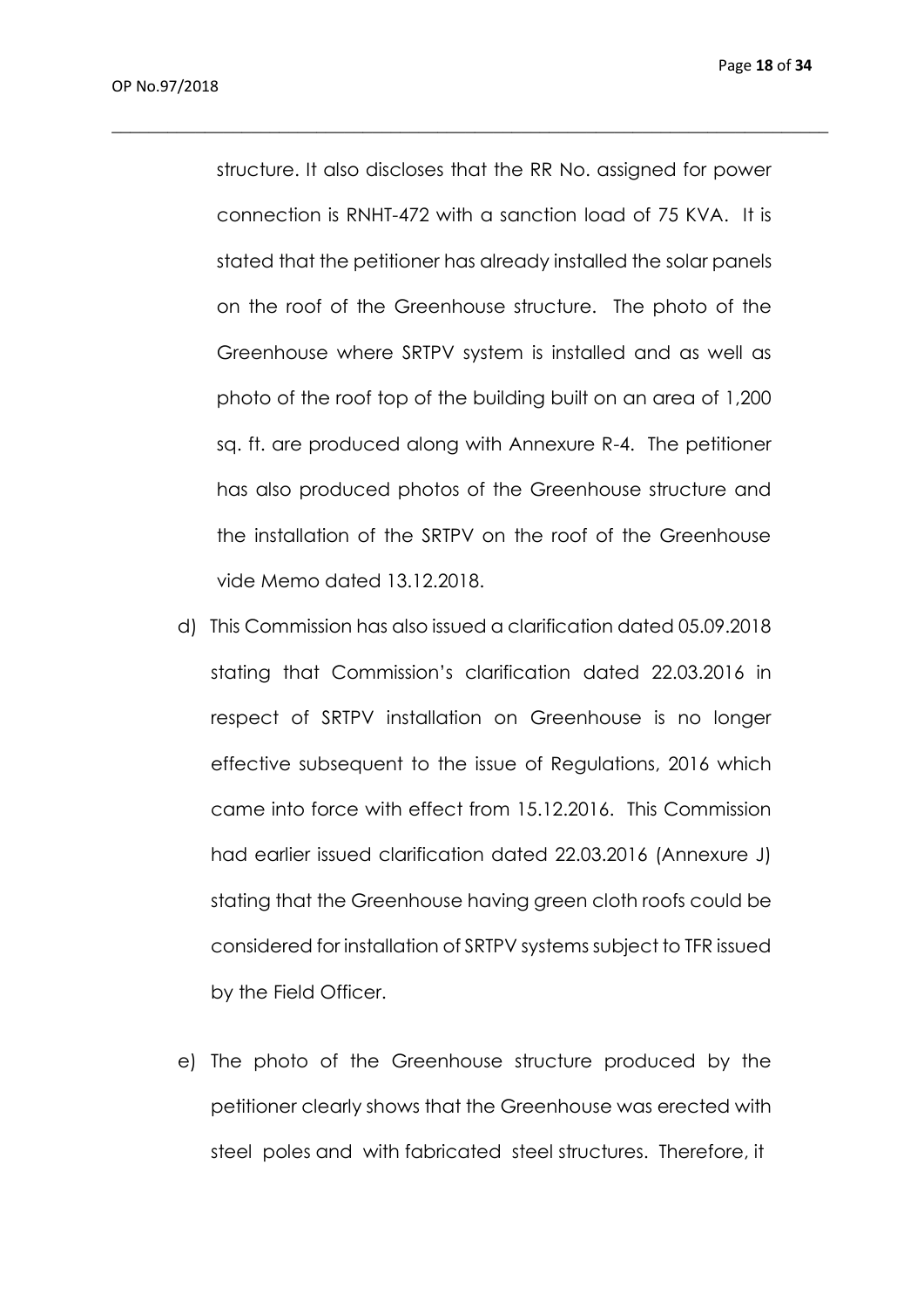cannot be considered as permanent structure on which the SRTPV system could be installed. The definition of the SRTPV plant stated in the Regulations, 2016 and also the GoK letter dated 17.08.2016 would point out that the SRTPV system cannot be allowed on roof top of the Greenhouse. Hence, Issue No.1 is held in negative.

- 11) Issue No.2: Whether the petitioner can be allowed to synchronize the SRTPV system installed on the roof of his Greenhouse with the Grid? If so, what should be the terms and conditions for synchronization of the SRTPV system with the Grid?.
	- a) It appears the petitioner has newly constructed a Greenhouse and also a RCC building in the premises of his Survey Nos.176, 177 and 109/1at Alur village, near KSCA Stadium, Dasanapura hobli, Bengaluru North taluk. He applied for power sanction of 100 KVA to the Greenhouse and the RCC building and accordingly power sanctioned vide letter dated 27.11.2017 (Annexure A) was issued on certain terms and conditions stated in it. At the request of the petitioner, the load was reduced to 75 KVA. On compliance of the terms and conditions stated in Annexure A, power services were given on 13.03.2018. Thereafter, the petitioner filed application on 21.03.2018 (Annexure C) praying permission to install SRTPV system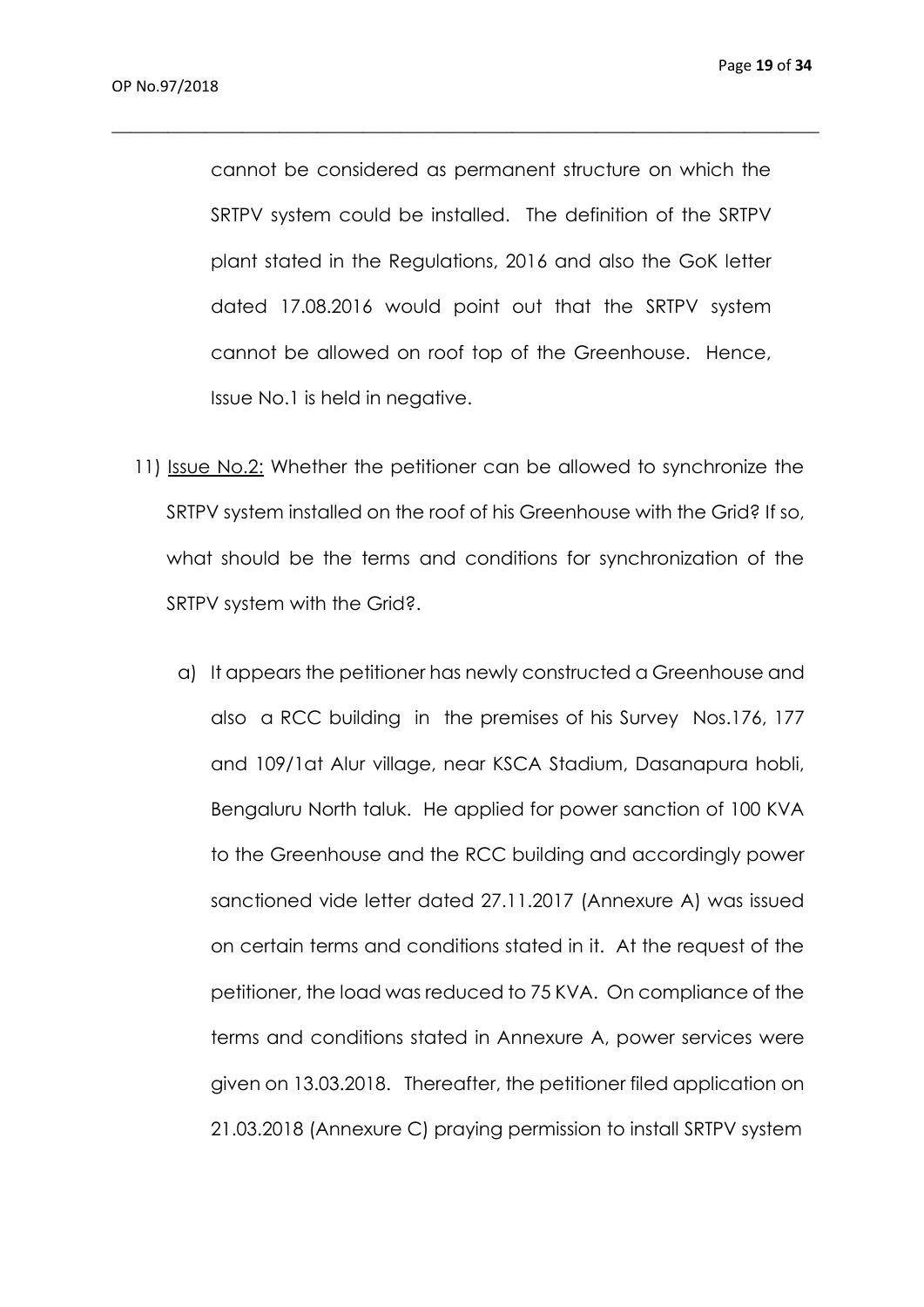of 55 kWp on the rooftop of Greenhouse measuring of about 512 sq. mtrs. Revenue report in Format-3 was issued on 27.03.2018 and TFR dated Nil (Annexure D) in Format-4 issued certifying that the said SRTPV system was technically feasible. The PPA dated 31.03.2018 (Annexure E) was executed between the petitioner and the EE (Ele.), C, O&M Division, BESCOM, Nelamangala [hereinafter called as EE, BESCOM, Nelamangala]. The petitioner claims in his petition that he completed the installation of SRTPV system on the rooftop of the Greenhouse by 22.04.2018.

 $\_$  , and the set of the set of the set of the set of the set of the set of the set of the set of the set of the set of the set of the set of the set of the set of the set of the set of the set of the set of the set of th

b) By letter dated 27.04.2018 (Annexure F), the EE, BESCOM, Nelamangala, returned the SRTPV system file of the petitioner to the Assistant Executive Engineer (Ele.), C, O&M, Nelamangala Sub-Division, Nelamangala [hereinafter called as AEE (Ele.) BESCOM, Nelamangala] stating that SRTPV system on Greenhouse with the steel structure is not allowed as per Regulations, 2016, thereby the proposal submitted from the Office of the AEE (Ele.), BESCOM, Nelamangala rejected and further instructing the AEE (Ele.), BESCOM, Nelamangala not to submit such proposals in future. The parties have not explained how the PPA dated 31.03.2018 (Annexure E) executed between the petitioner and the EE (Ele.), BESCOM, Nelamangala, came into existence and for which reason the AEE (Ele), BESCOM, Nelamangala, submitted the SRTPV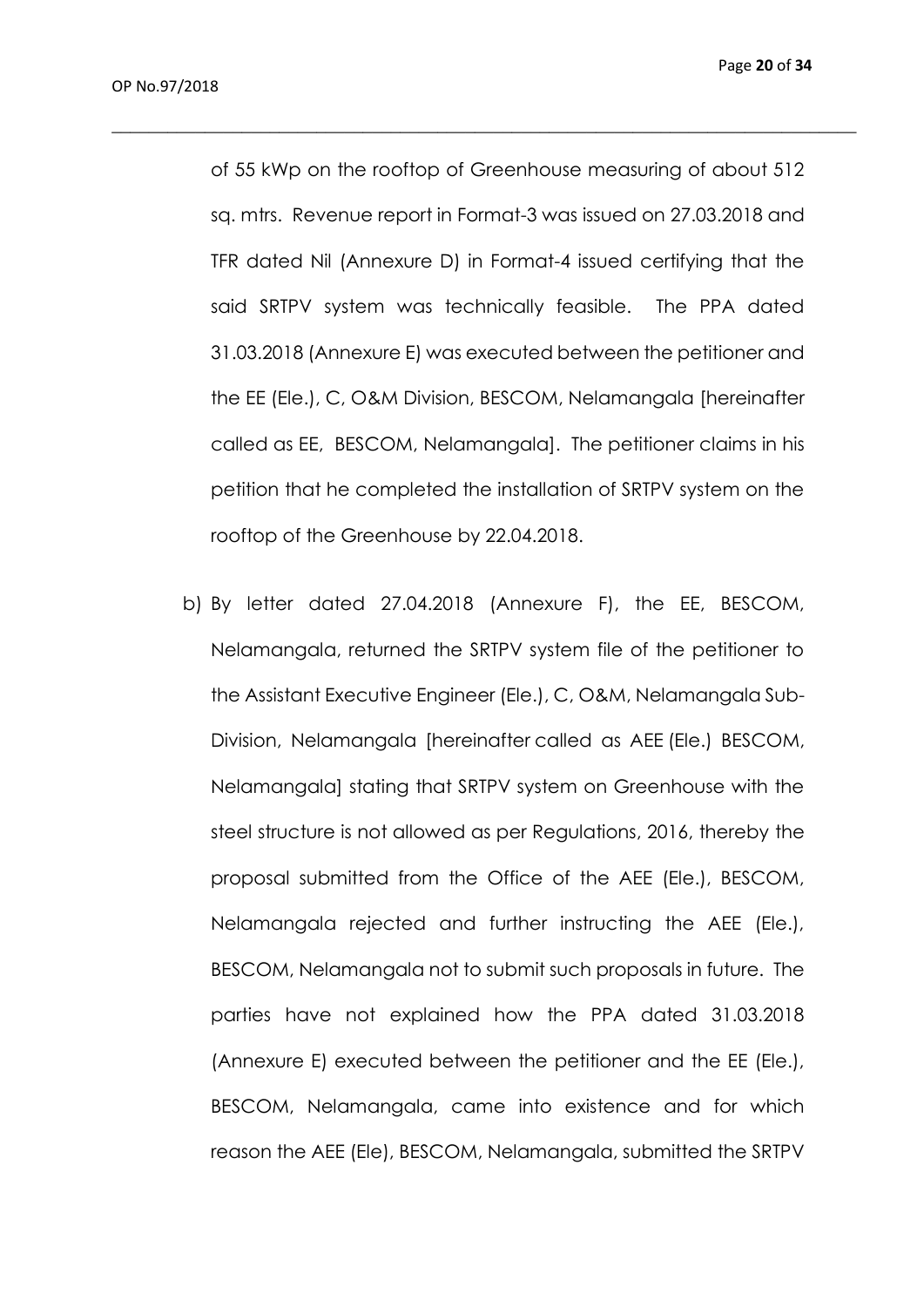system of the petitioner to EE (Ele.), BESCOM, Nelamangala for approval and how the same EE (Ele.), BESCOM, Nelamangala who executed the PPA on 31.03.2018 itself rejected the proposal for installation of the SSRTPV system of the petitioner. Subsequently the AEE (Ele.), BESCOM, Nelamangala, as per his letter dated 01.06.2018 (Annexure G) intimated the petitioner regarding the rejection of the proposal to install the SRTPV system on the Greenhouse.

- c) The petitioner made a representation to the Managing Director, BESOM, K.R. Circle, Bengaluru (hereinafter called as MD, BESCOM), vide letter dated 21.06.2018 (Annexure H) representing that rejection of his proposal was illegal and to direct the concerned EE (Ele.), BESCOM, Nelamangala, to proceed with the synchronisation of the SRTPV system.
- d) It appears subsequent to the representation dated 21.06.2018 of the petitioner (Annexure H), the EE (Ele.), BESCOM, Nelamangala, visited the spot on 23.05.2019 and submitted his report dated 24.05.3019 (Annexure R-4) to the General Manager (DSCM), BESCOM, Corporate Office, K.R. Circle, Bengaluru. In this report, he stated that the SRTPV system is installed on the roof of the Greenhouse constructed with fabricated steel structures and it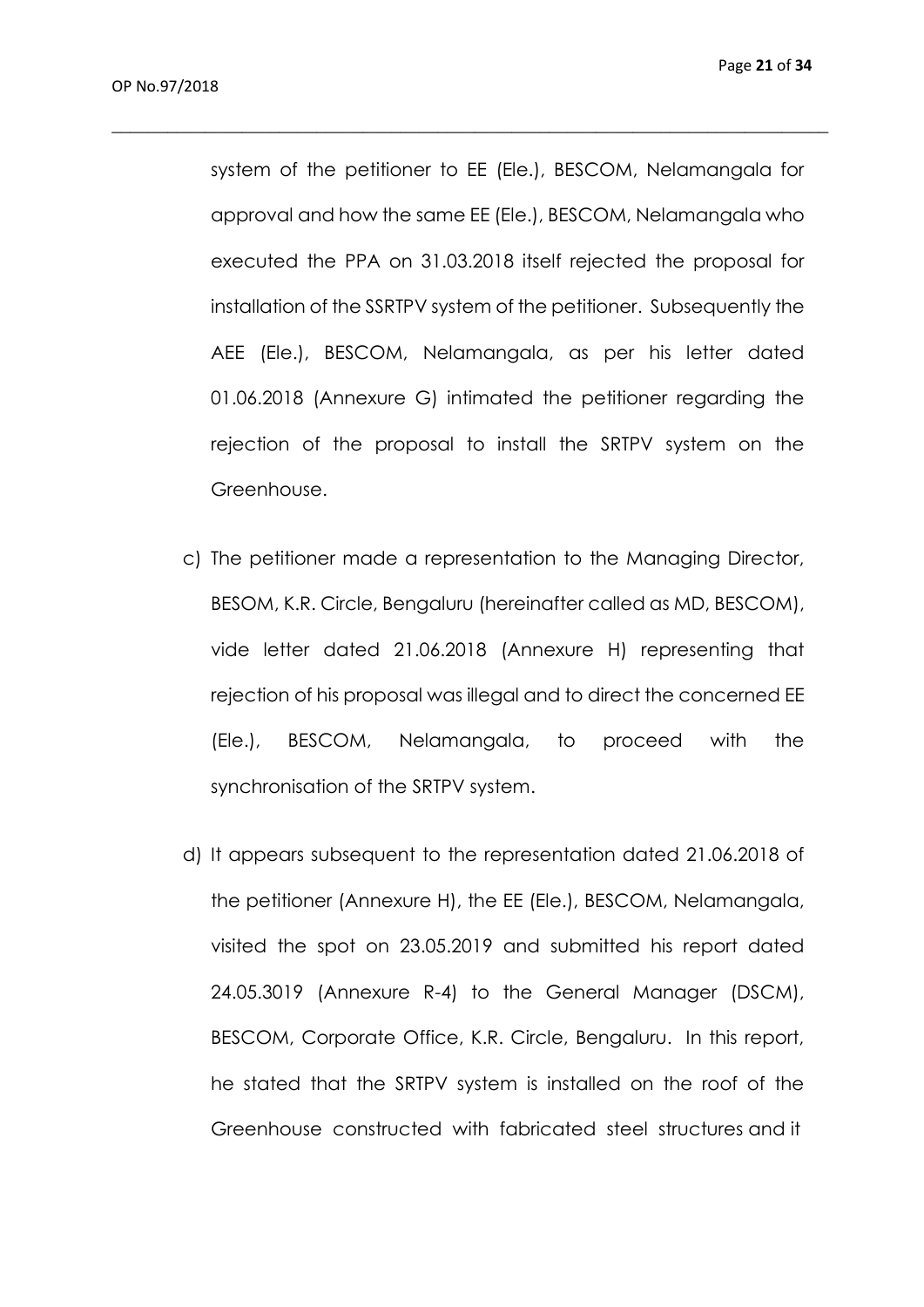was not a permanent structure and that in the same Sy. Nos. there is another building with built up area of 1,200 sq.ft.

- e) The MD, BESCOM, addressed a letter dated 30.07.2018 to the Commission wherein the BESCOM had sought Commission's directions for considering to install the 55 kWp capacity SRTPV system on the Greenhouse structure of the petitioner. This Commission replied by letter dated 05.09.2018 (Annexure R-2) intimating that its earlier letter dated 22.03.2016 informing that the Greenhouse with green cloth roofs could be considered for installation of SRTPV system subject to TFR issued by the Field Officer could not be considered in view of the Circular dated 17.08.2016 of the GoK for implementation of the SRTPV system and passing of the Regulations, 2016. It was informed that the earlier clarification dated 22.03.2016 was no longer effective and directed to terminate the PPA by providing an opportunity to the petitioner. Thereafter, the PPA was terminated by letter dated 19.09.2018 (Annexure R-3) issued by EE, BESCOM, Nelamangala.
- f) The petitioner has stated in para 15 of his petition that he has spent totally Rs.71,20,881/- towards the total cost of the SRTPV system. He stated that out of this amount, a sum of Rs.14,83,998/- was spent towards construction of evacuation lines and other allied equipment. In the Generic Tariff orders dated 18.05.2018 and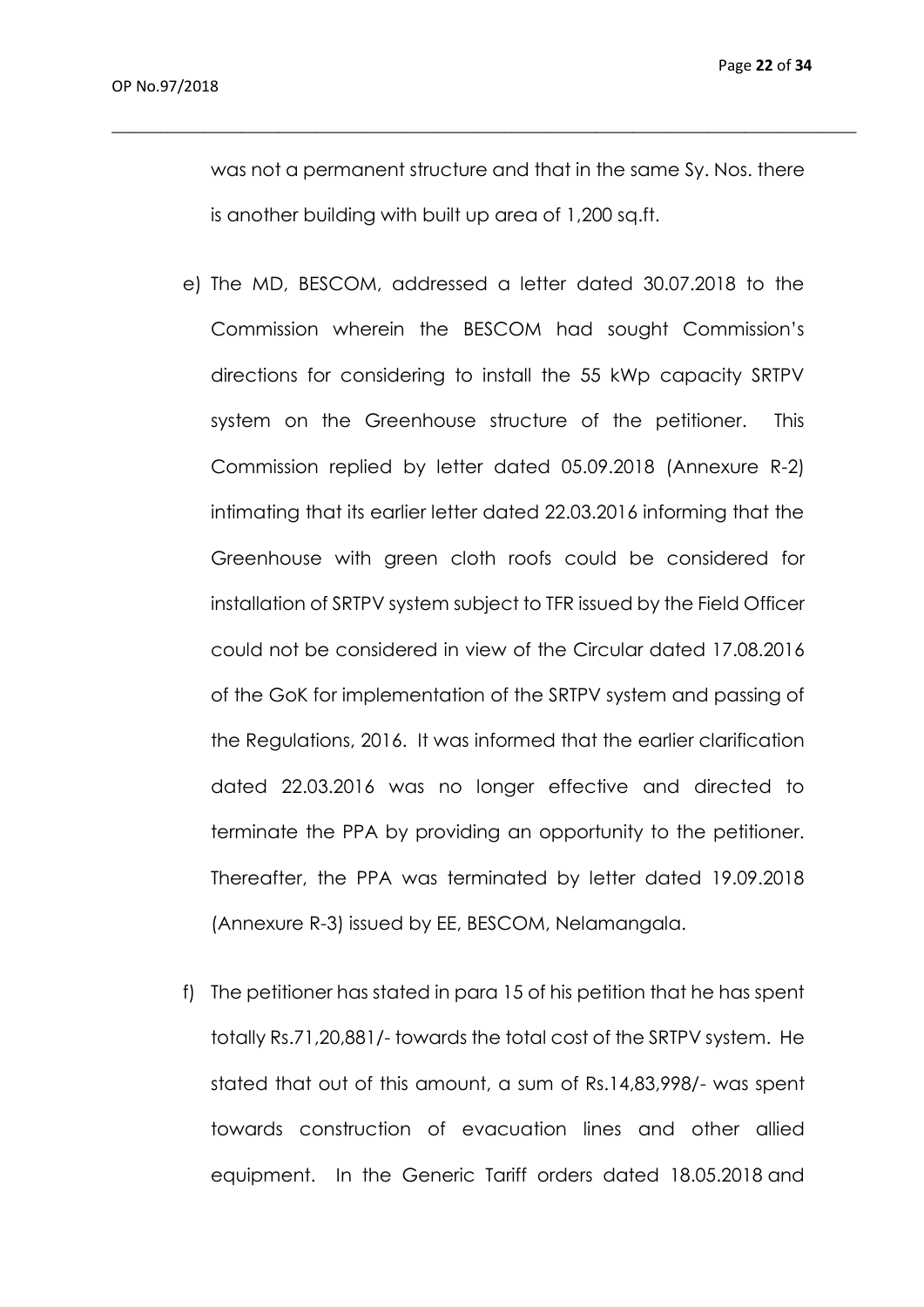01.08.2019, this Commission has estimated the capital cost for installation of 1 KW capacity of SRTPV system at Rs.40,000/- and Rs.32,800/- respectively. Therefore, one cannot deny the fact that the petitioner had incurred at least Rs.40-45 lakhs towards installation of the SRTPV system on his Greenhouse.

- 12) a) As already mentioned the main contention of the petitioner is that the respondent is estopped from contending that an SRTPV system cannot be allowed to be installed on the roof top of the Greenhouse. The respondent has contended that there cannot be estoppel, against the statute and the petitioner cannot be allowed to synchronise the SRTPV system installed on Greenhouse, which is against the Regulations, 2016 as well as the Government letter dated 17.08.2016. In addition to it, it may be noted that law does not recognise the estoppel as between parties in *pari delicto*.
	- b) On-going through the entire record particularly Annexure R2 dated 05.09.2018 produced by the respondent, the Commission made up its mind to verify the previous correspondences leading to issue of letter as per Annexure R2 dated 05.09.2018 by this Commission addressed to the MD, BESCOM in response to his letter date 30.07.2018. On perusal of these records it can be said that the GM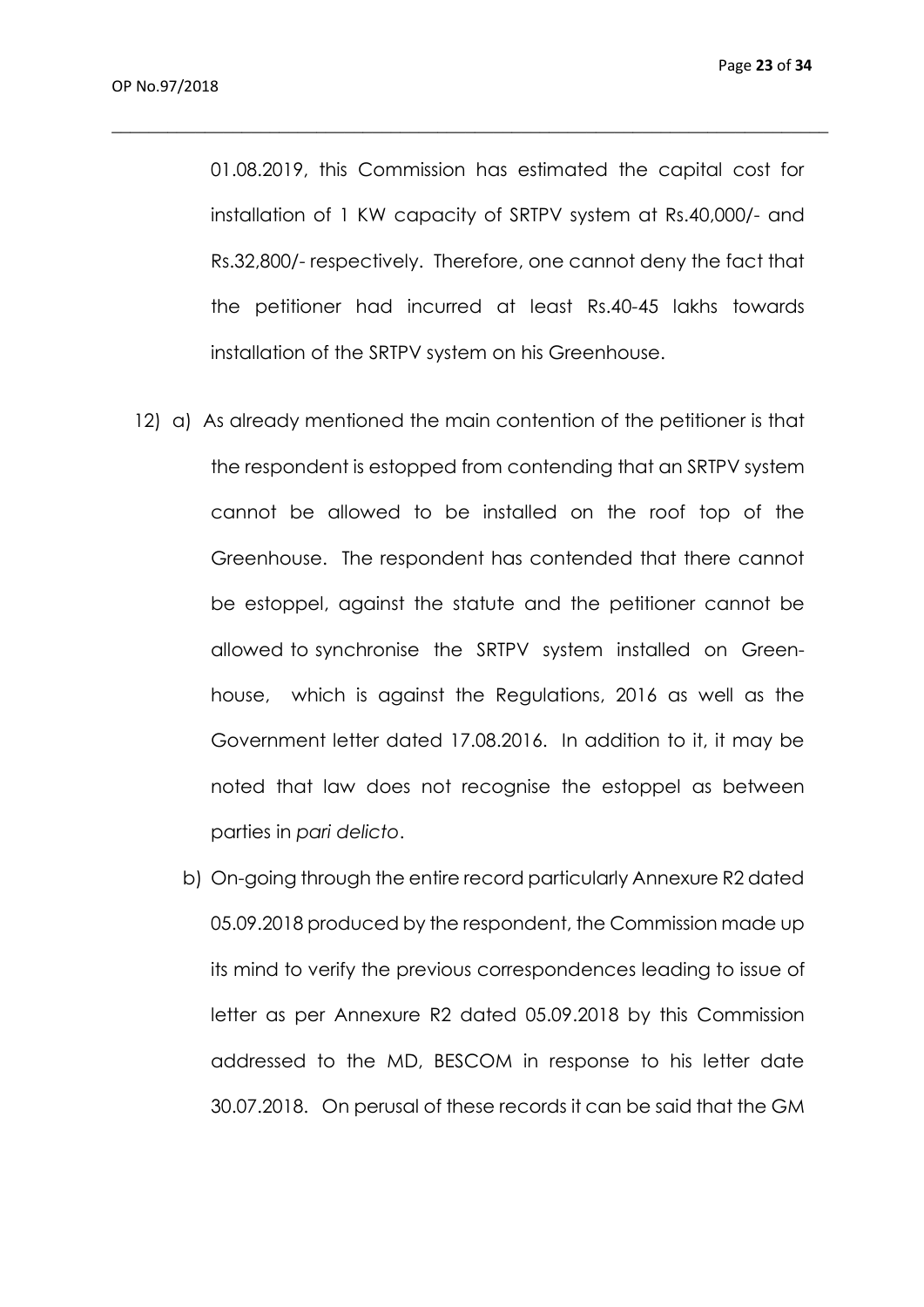(DSM), BESCOM, in his letter dated 30.07.2018 sought clarification regarding SRTPV system of the petitioner and submitted the copies of the relevant documents relating to the said SRTPV system. On consideration of the contents of the said letter dated 30.07.2018 of the GM (DSM), BESCOM and the other enclosures sent along with the said letter, this Commission issued clarification dated 05.09.2018 (Annexure R2) regarding the SRTPV system of the petitioner, directing that the SRTPV system installed on the Greenhouse was not as per the required guidelines and Regulations, 2016 and instructed to take action for termination of the PPA.

 $\_$  , and the set of the set of the set of the set of the set of the set of the set of the set of the set of the set of the set of the set of the set of the set of the set of the set of the set of the set of the set of th

c) The petitioner has contended that he had made up his mind to install the SRTPV system as the concerned officials of the respondent had allowed his request and issued TFR and even executed the PPA and they had inspected the spot and had never informed the petitioner that the installation of the SRTPV system was not allowed on roof top of the Greenhouse. The consideration of the enclosures sent along with the letter dated 30.07.2018 of GM (DSM), BESCOM, would show that the petitioner was not so innocent as claimed by him. In this respect, one may consider the reply dated 06.07.2018 sent by the EE, BESCOM, Nelamangala to the GM (DSM), BESCOM. It appears after receipt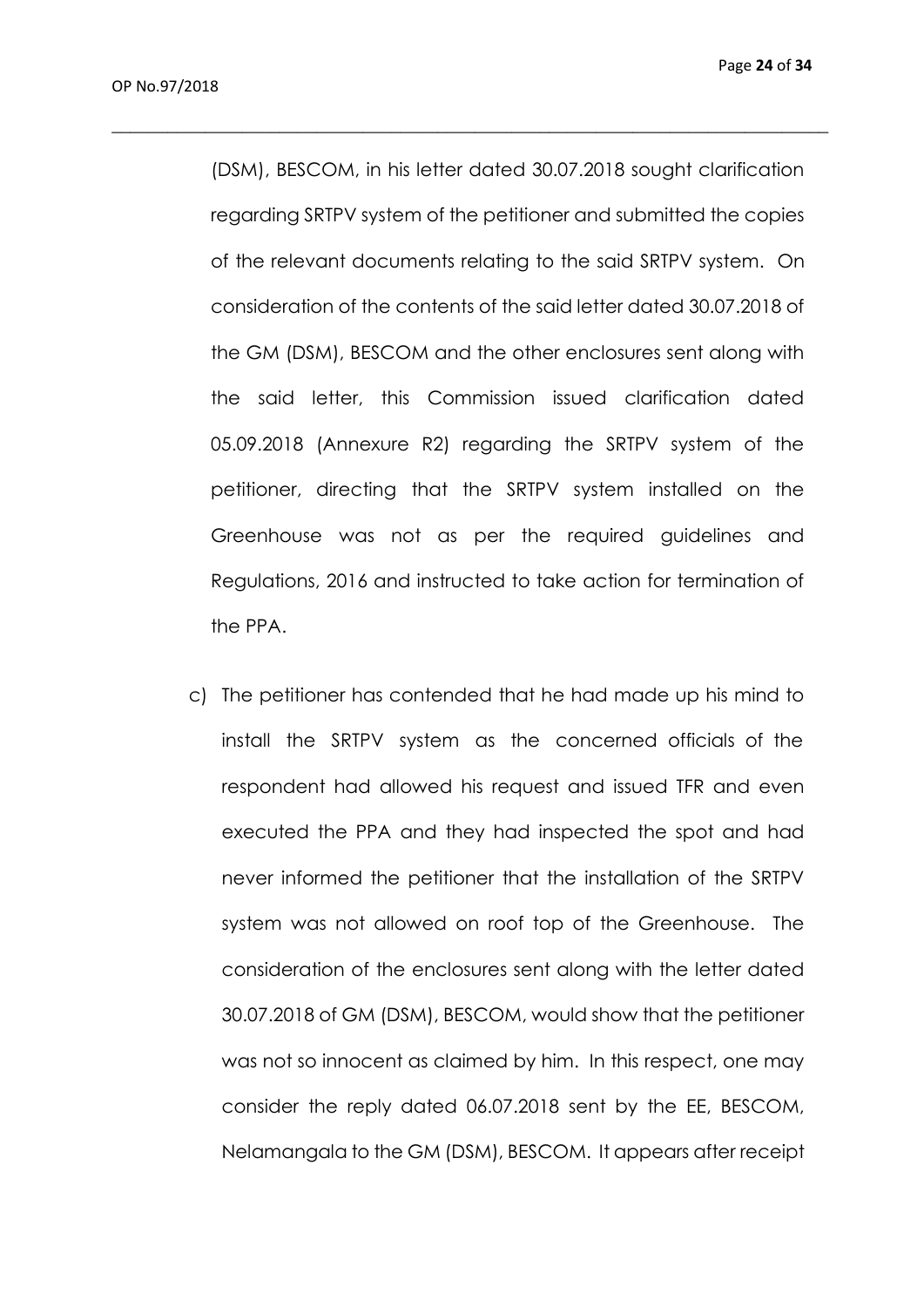of the representation dated 21.06.2018 (Annexure H) sent by the petitioner, the GM (DSM), BESCOM, sought reply of the EE, BESCOM, Nelamangala. This letter dated 06.07.2018 is the reply regarding the averments made in the representation dated 21.06.2018 (Annexure H) of the petitioner. Para 7 of the representation of the petitioner dated 21.06.2018 (Annexure H) reads thus:

 $\_$  , and the set of the set of the set of the set of the set of the set of the set of the set of the set of the set of the set of the set of the set of the set of the set of the set of the set of the set of the set of th

*" Para 7: I have produced the relevant documents pertaining to the solar plant before the Executive Engineer (Ele.) C, O&M, Nelamangala Sub-Division, Nelamangala. Further there was a site visit by the Executive Engineer and his staff and after verification of all the documents he has approved the proposal on 31.03.2018 and on the same day he has entered into Power Purchase Agreement (PPA). Copy of the PPA dated 31.03.2018 is enclosed herewith as Document No.6."*

In reply to the above said Para 7, the EE, BESCOM, Nelamangala has reported to the General Manager (DSM), BESCOM vide letter dated 06.07.2018, which is reproduced as follows: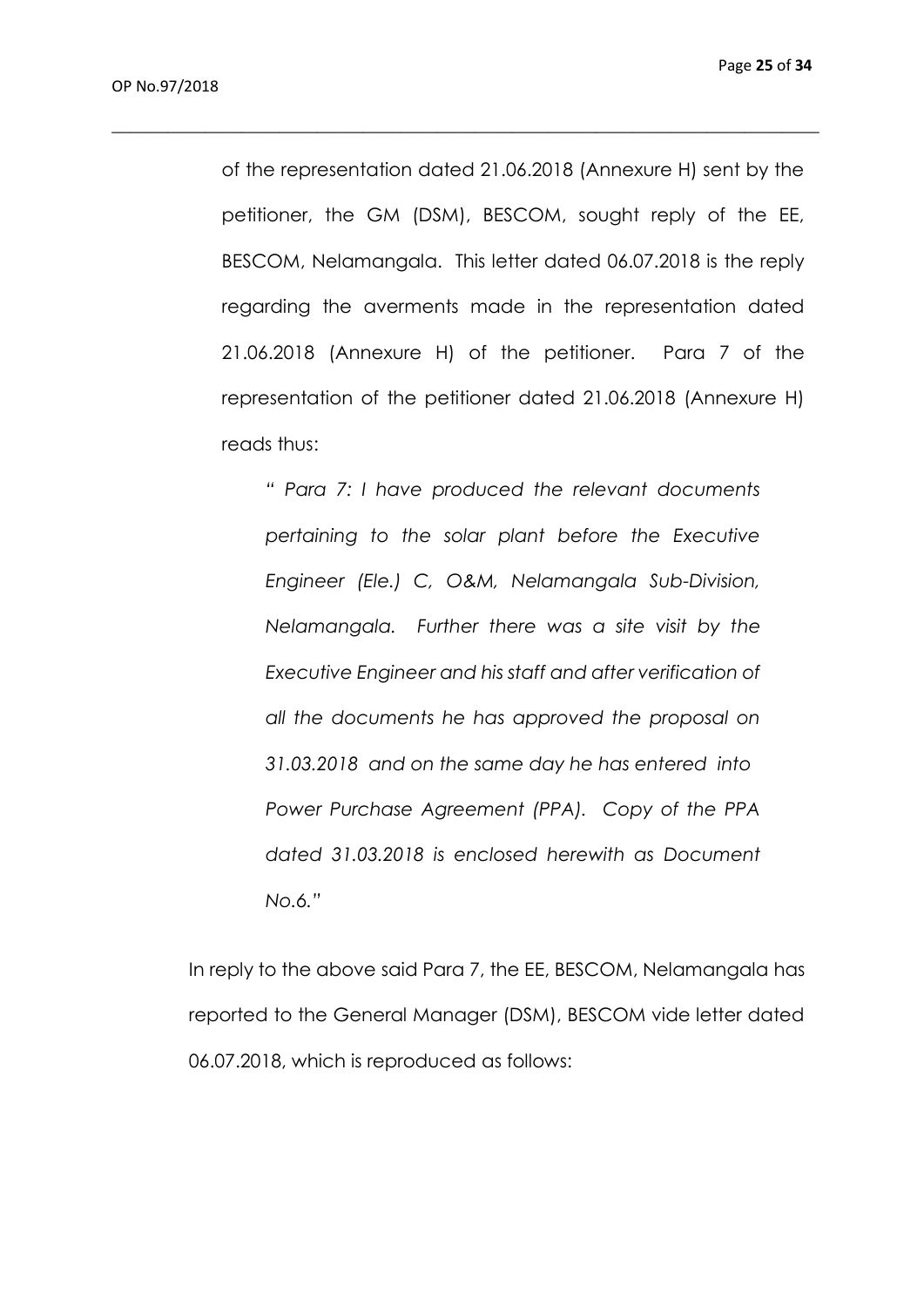*Para 7 "Yes, I visited a spot and found that consumer has intended to fix solar panels partly on the existing building and partly greenhouse structure work is under construction. They submitted KERC approval letter No.KERC/S/F-50 Volu-8[c]/15-16/2524/22.3.16. I acknowledge the 3 sets of PPA's in this office and the consumer argued to sign PPA as per KERC letter No.S/03/1 dated 15th December, cited above (enclosed). And I informed the consumer representative on that day itself that clarification to provide SRTPV panels to be mounted on the steel structure house will be obtained from corporate office. On the same day I sent a letter to GM [DSM] vide TO letter No.11839 dated 31.03.2018 for clarification to accept the KERC letter to have the PPA with the consumer for the green house area. The detailed letter here with enclosed. I received the clarification GM [DSM] on 26.06.2018 at 1.30 pm over Email, the screen short of received email enclosed. Therein, it is clearly mentioned that SRTPV consumer shall erect the panels only on the roof of the permanent building as per the KERC regulation No.S/03/1 dated 15.12.2016."*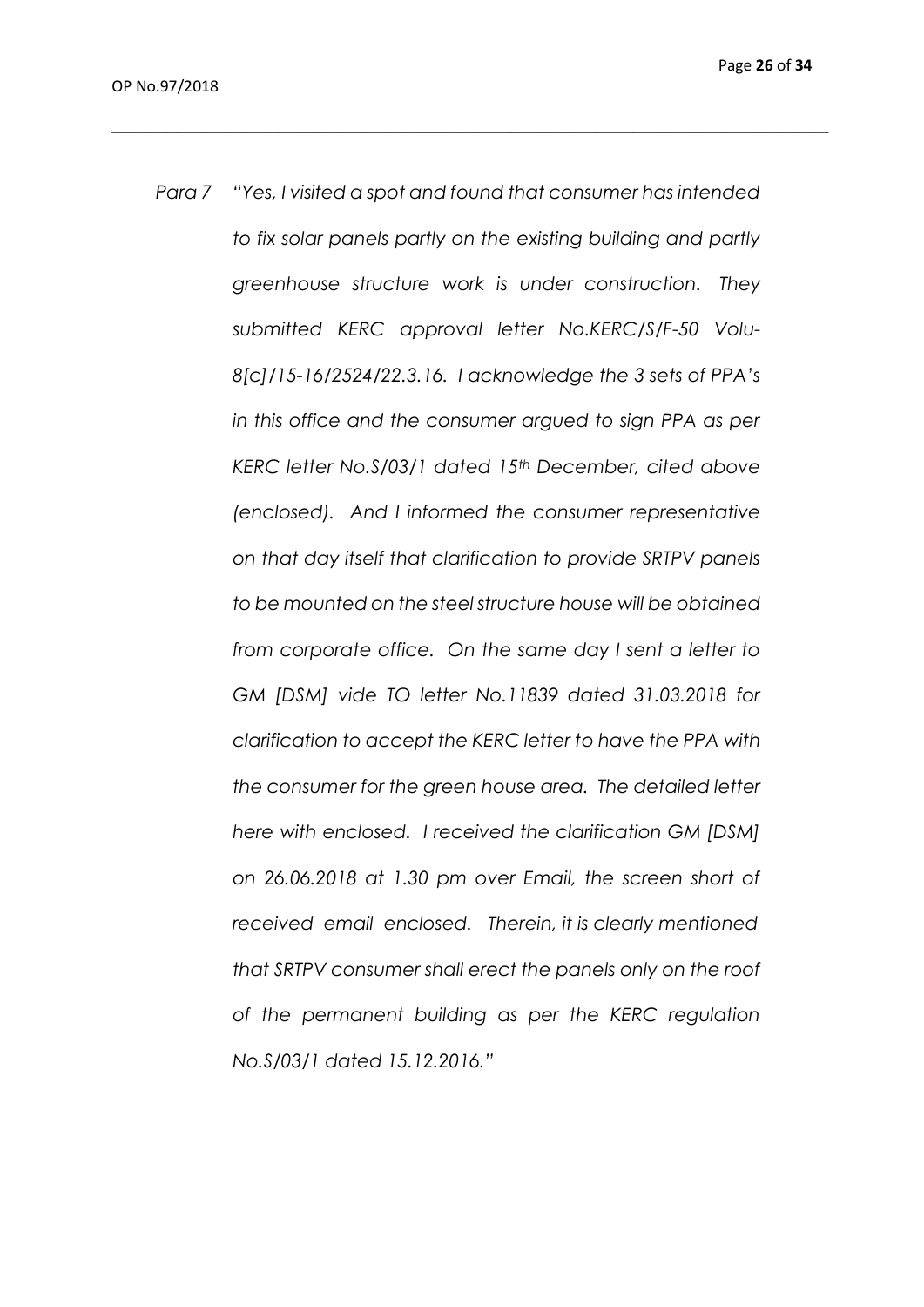d) The grievances made in Para 7 of the representation dated 21.06.2018 (Annexure H) of the petitioner and the reply by EE, BESCOM, Nelamangala would make it clear that the PPA was signed by the EE, BESCOM, Nelamangala as the petitioner insisted to sign it by producing the clarification issued by this Commission dated 22.03.2016 and in spite of it the EE, BESCOM, Nelamangala, told that he would get the clarification from the Corporate Office in this regard. The EE, BESCOM, Nelamangala, has promptly addressed the letter dated 31.03.2018 to the GM (DSM), BESCOM, for clarification whether to accept the clarification dated 22.03.2016 of the Commission, in view of the Regulations, 2016. The Corporate Office sent reply to act according to the Regulations, 2016 wherein the definition of the SRTPV system was defined. Thereafter, the petitioner was informed that his request for installation of SRTPV system on Greenhouse could not be allowed. It appears that the explanation in Para 7 of his reply dated 06.07.2018 submitted by the EE, BESCOM, Nelamangala, may be accepted.

 $\_$  , and the set of the set of the set of the set of the set of the set of the set of the set of the set of the set of the set of the set of the set of the set of the set of the set of the set of the set of the set of th

e) The petitioner was having a Greenhouse measuring about 550 sq. meters area and another RCC building measuring about 1,200 sq.ft. But the petitioner requested for arranging 100 KVA HT power supply. The AEE, BESCOM, Nelamangala, sanctioned power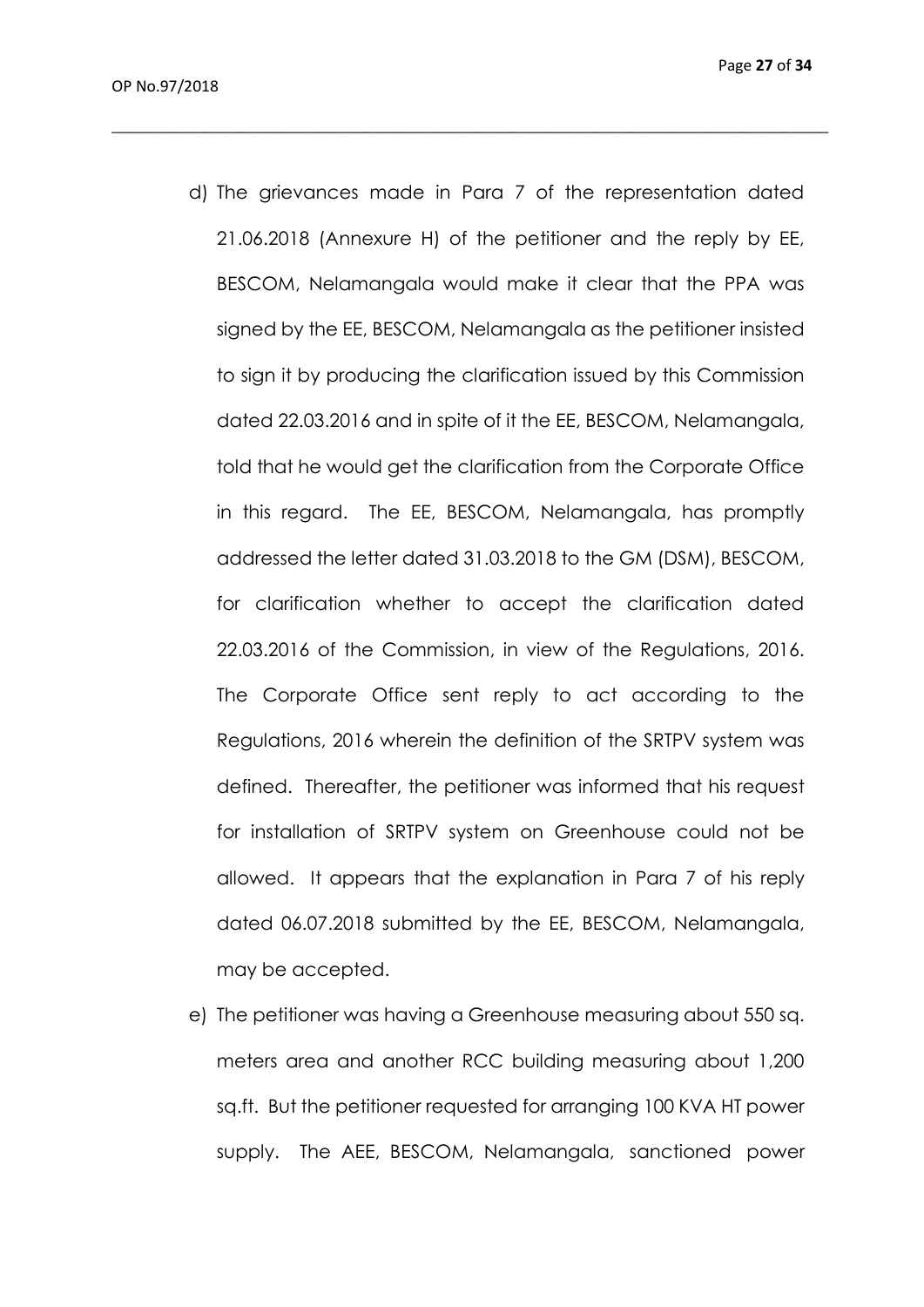Page **28** of **34**

supply of 100 KVA HT power under tariff HT4 vide letter dated 27.11.2017 (Annexure A) with certain conditions. Subsequently, the Contract Demand was reduced to 75 KVA at the request of the petitioner. The Contract Demand of 75 KVA power supply was given to both Greenhouse as well as the other building. It appears the petitioner obtained 75 KVA sanctioned load with a view to install an SRTPV system of the same capacity, though he was not in need of so much quantum of power for his use. On enquiry, we found that the maximum demand of the petitioner had not exceeded 15 KVA capacity in any of the previous months and the maximum power consumption had not exceeded 1,500 units per month. The average consumption per month for the previous months was in between 600 to 800 units. Therefore, it can be inferred that the petitioner had unduly hiked the sanctioned load only with a view to install the higher capacity of SRTPV system. It may be noted that as per Generic Tariff order dated 02.05.2016, the consumer was allowed to install the SRTPV system only up to the limit of the sanctioned load. It can also be noted that the tariff for an SRTPV system of the capacity between 51-100 kWp was Rs.6.14 per unit. The Generic Tariff order dated 02.05.2016 was made applicable only up to 31.03.2018. The Commission had issued Discussion Paper dated 06.02.2018 for fixing the Generic Tariff for SRTPV system for the subsequent period from 01.04.2018.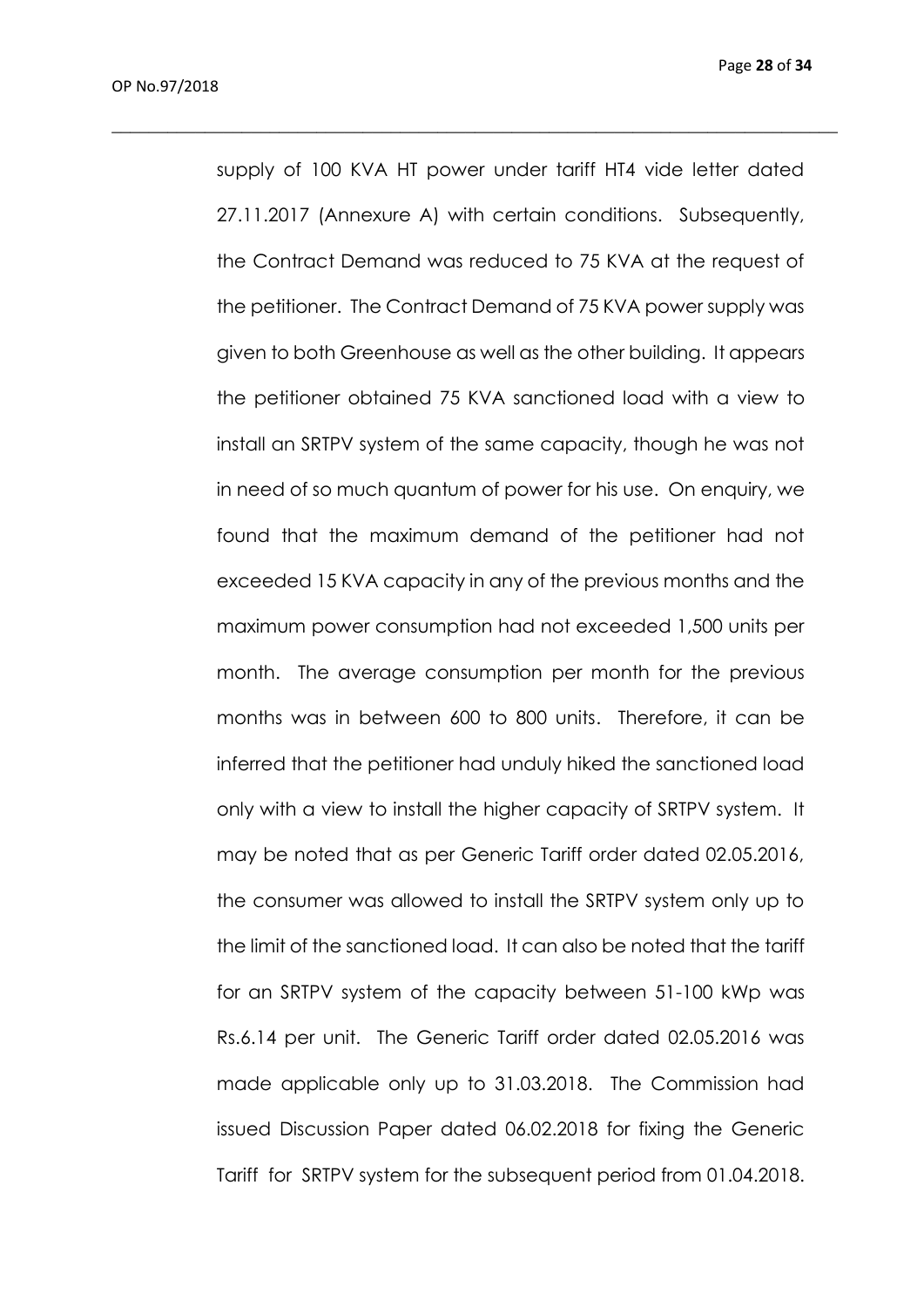The Discussion Paper had made it clear that the capital cost for installation of SRTPV system was fast decreasing, therefore, there would be reduction in the Generic Tariff for the subsequent period. In this background, one can say that the petitioner was bent upon to take the PPA by any means on the last day of the Tariff period i.e., on 31.03.2018. It can be seen that this Commission has passed Generic Tariff order dated 18.05.2018 fixing the Generic Tariff at Rs.3.56 per unit for the period from 01.04.2018 to 31.03.2019.

 $\_$  , and the set of the set of the set of the set of the set of the set of the set of the set of the set of the set of the set of the set of the set of the set of the set of the set of the set of the set of the set of th

f) It can also be noted that HT 4 Tariff applies for a residential apartment, but not to Greenhouse or a residential building. The Tariff applicable for Greenhouse is under HT 2 (a). It can also be noted that the Demand charge for HT 4 is Rs.120/- per KVA and on the other hand, the Demand Charge for HT 2 (a) is Rs.210/- per KVA. The petitioner should have been sanctioned the power supply under HT 2 (a) Tariff but not under HT 4 as per the classification made under Retail Tariff order for the year 2018. It is not known how such mistake had taken place while arranging power supply. It can also be noted that the Greenhouse and the other RCC building are at different places and both cannot be treated as one premises for arranging power supply. However, the records show that a common power supply was given to the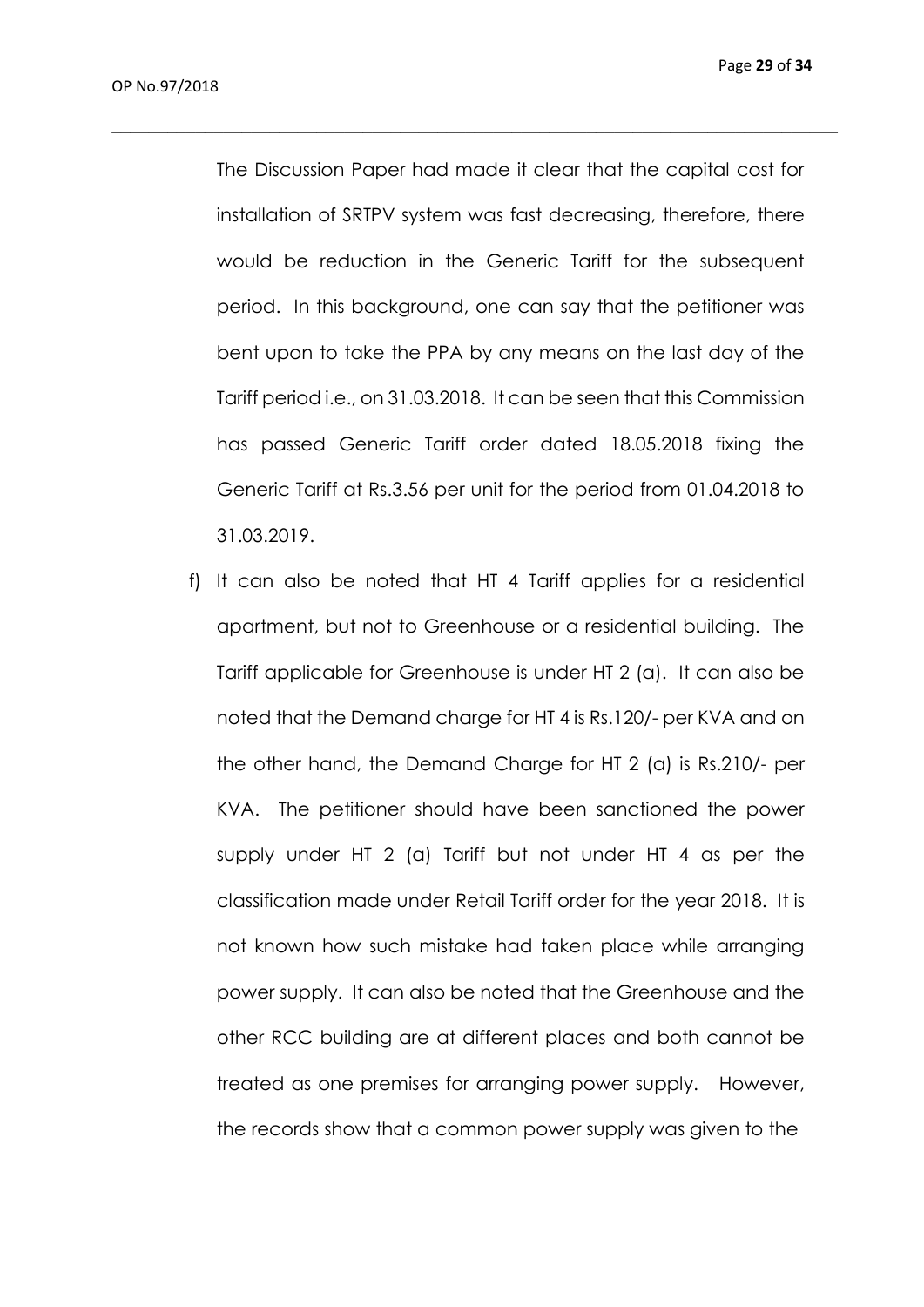Greenhouse as well as the other RCC building which is not allowed under the Conditions of Supply.

 $\_$  , and the set of the set of the set of the set of the set of the set of the set of the set of the set of the set of the set of the set of the set of the set of the set of the set of the set of the set of the set of th

g) The guidelines for availing for Grid connectivity of SRTPV systems in BESCOM were available in the official Website of BESCOM and one can infer that the petitioner was well aware of the guidelines. As per the said guidelines the petitioner was not supposed to commence the installation work of the SRTPV system without obtaining the approval for installation of SRTPV system issued in Form No.6 by the EE, BESCOM, Nelamangala. The petitioner in his affidavit dated 18.12.2018 stated that the EE, BESCOM, Nelamangala had signed the approval letter for installation of SRTPV system in Form No.6, but the copy of the approval letter was not supplied to him, but the petitioner does not say the date on which this Form No.6 was prepared or signed by the EE, BESCOM, Nelamangala. On the other hand, in his reply dated 06.07.2018 addressed to the GM (DSM), BESCOM, the EE, BESCOM, Nelamangala, stated that he had not issued Form No.6 to the petitioner till date and the petitioner could not have erected the solar panel without such approval. The PPA should be executed after issue of the approval for the installation work in Form No.6. As already noted, the EE, BESCOM, Nelamangala, had sought clarification from the Corporate Office through his letter dated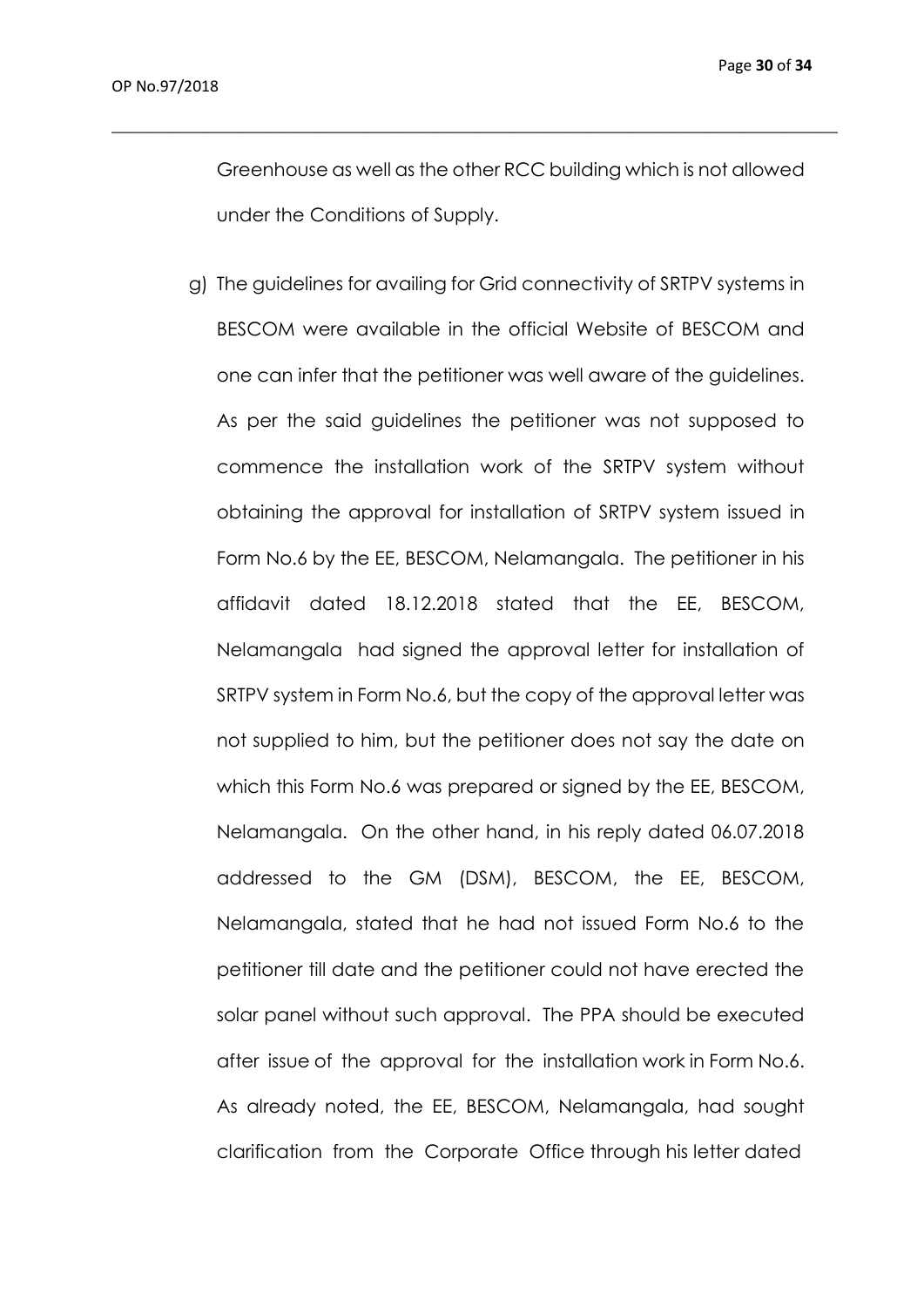31.03.2018 as to whether SRTPV system could be allowed on the roof of the Greenhouse. Therefore, the say of the EE, BESCOM, Nelamanala, that he had not issued approval in Form No.6 can be accepted. Though the petitioner claims that he completed the installation work on 22.04.2018 itself, he has not produced any other convincing evidence in this regard.

- h) The facts and circumstances would clearly indicate that the bona-fides of the petitioner cannot be accepted on its face value. The above facts make it clear that the petitioner intended to take undue advantage of the higher tariff and the higher capacity of the SRTPV system though he was not entitled to it. Therefore, we hold that the petitioner was also equally at fault and he made attempts to contravene the guidelines as well as the Regulations, 2016 while installing SRTPV system on his roof top of the Greenhouse. He also attempted to get the higher tariff by manipulating certain facts as noted above. In such circumstances, the petitioner cannot claim the benefit of principle of estoppel.
- i) It is also well established that a party cannot claim the benefit of estoppel against the statute or law. Acceptance of the contention of the petitioner would amount to allowing the contravention of the guidelines for installation of SRTPV system as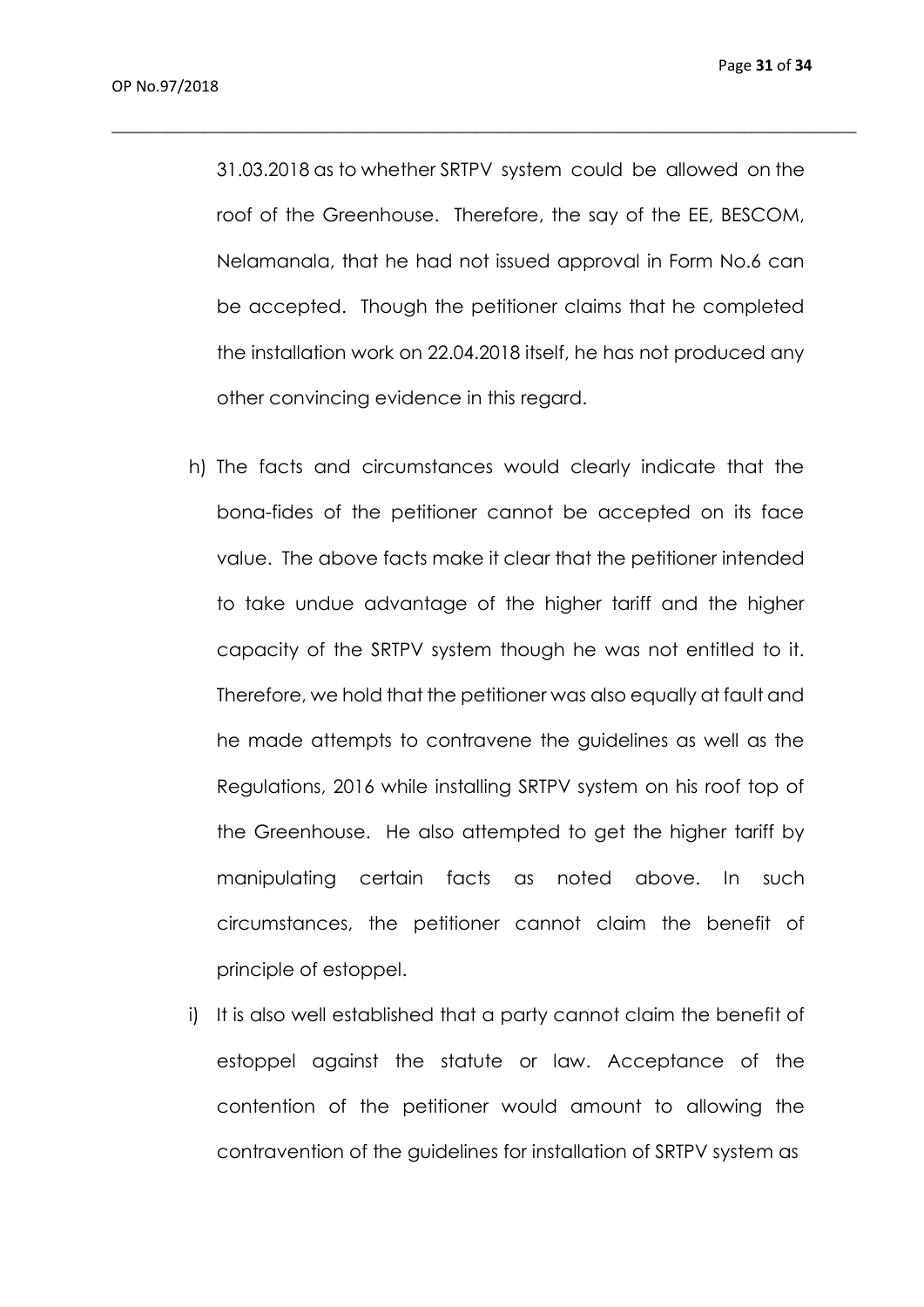well as the Regulations, 2016. Therefore, for this reason also the petitioner cannot urge the principle of estoppel against the respondent, to claim synchronization of his SRTPV system with the Grid.

 $\_$  , and the set of the set of the set of the set of the set of the set of the set of the set of the set of the set of the set of the set of the set of the set of the set of the set of the set of the set of the set of th

13) a) The Commission notes that previously where the SRTPV systems were installed in violation of the terms of the PPA or other relevant provisions and where PPAs were cancelled for such violation, the consumers were given an option to synchronize the SRTPV system with the Grid at a reduced tariff in the larger public interest. A tariff of Rs.3.56/unit was fixed for SRTPV systems commissioned between 01.04.2018 and 31.03.2019 as per the Generic Tariff Order dated 18.05.2018. Similarly, a tariff of Rs.3.07/unit was fixed for SRTPV systems commissioned between 01.04.2019 and 31.03.2020 as per Generic Tariff Order dated 01.08.2019. The investment for the installation of SRTPV system by the petitioner could be taken as made during FY-2019. He could not be allowed the Generic Tariff of Rs.3.56/unit for his SRTPV system as he had contravened the Guidelines/Regulations, 2016 while installing the SRTPV system. Therefore, the Commission is of the considered view that the petitioner can be allowed at best, the Generic Tariff of Rs.3.07/unit for his SRTPV system applicable for the FY-2020.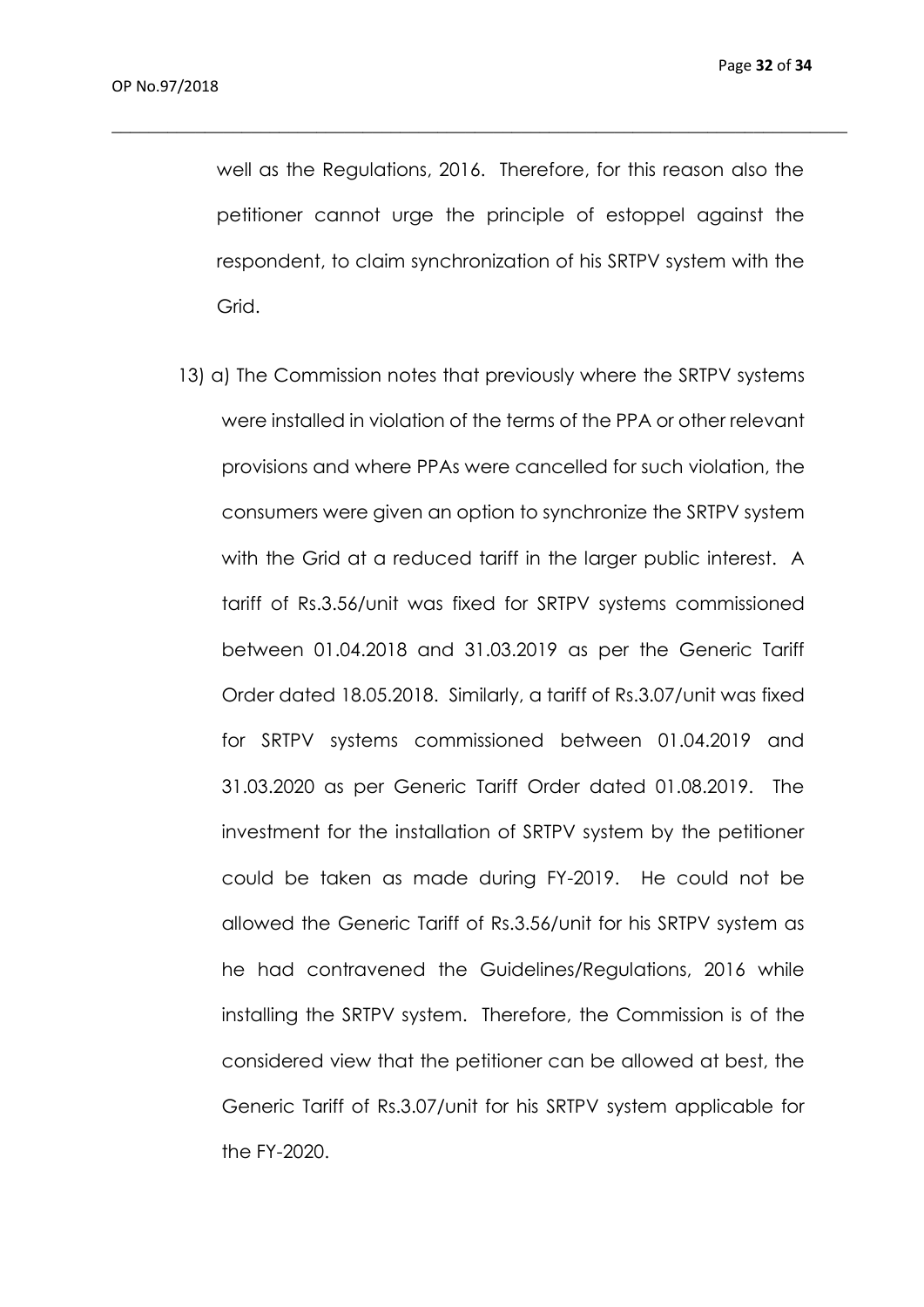b) Before synchronization of the SRTPV system of the petitioner, all the technical and operational conditions/specifications shall be made applicable and observed as per the relevant Orders, Regulations and the Code.

 $\_$  , and the set of the set of the set of the set of the set of the set of the set of the set of the set of the set of the set of the set of the set of the set of the set of the set of the set of the set of the set of th

- c) For the above reasons, on Issue No.2, we hold that the petitioner can be allowed to synchronize his SRTPV system with the Grid, subject to payment of tariff @ Rs.3.07/unit for the energy supplied with other conditions as noted above.
- 14) Issue No.3: What Order?

For the above reasons we pass the following order.

#### **O R D E R**

a) The petitioner is given an option to get his SRTPV system (installed on the Greenhouse) synchronized with grid on "Net Metering" basis, subject to receiving a tariff of Rs.3.07/unit (without capital subsidy) and at Rs.2.32/unit (with capital subsidy) as per the Generic Tariff Order dated 01.08.2019 for the energy supplied to the Grid and further complying of technical and operational conditions/specifications as per the relevant Orders, Regulations and the Code;